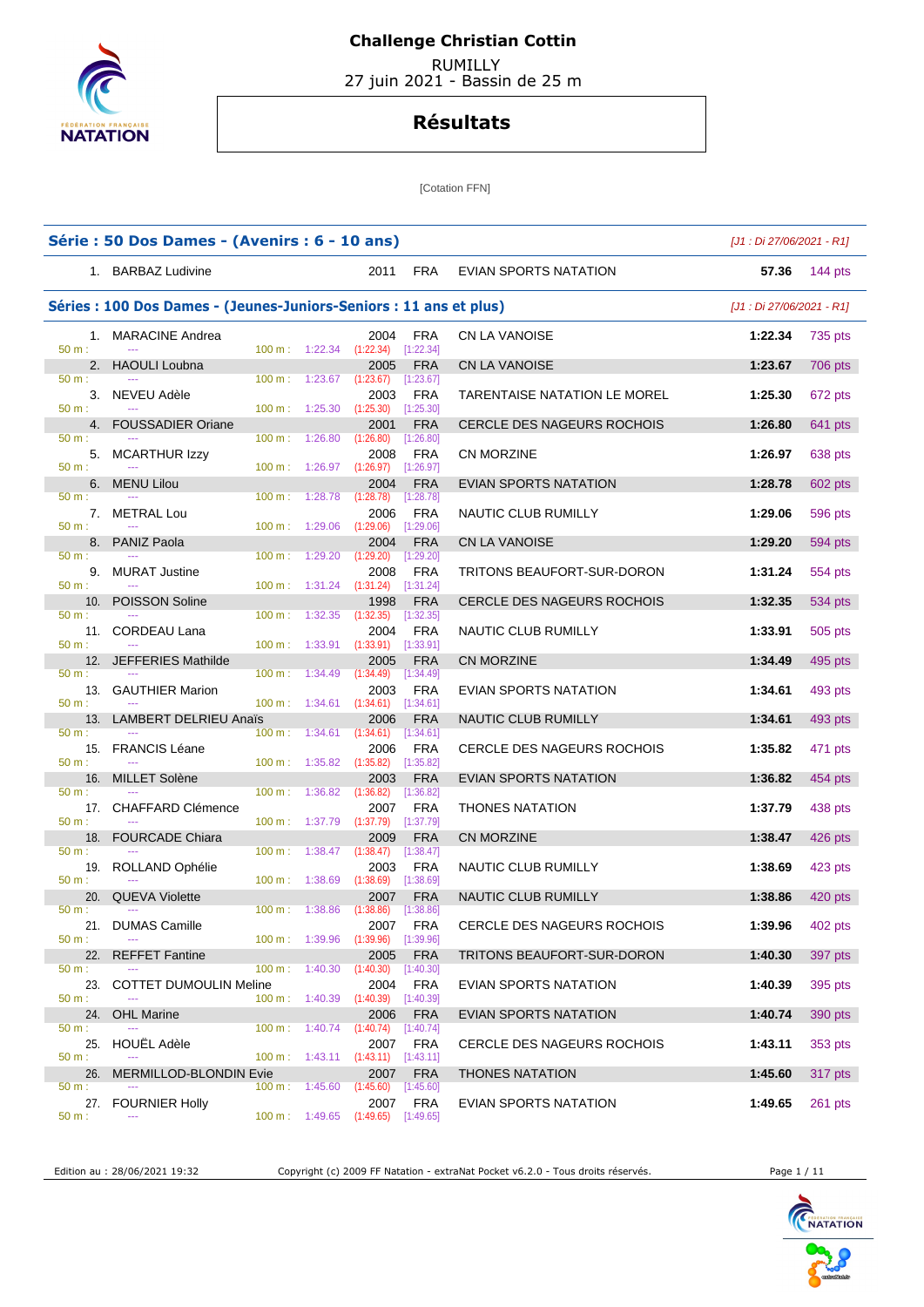

 RUMILLY 27 juin 2021 - Bassin de 25 m

## **Résultats**

|                        | (Suite) Séries : 100 Dos Dames - (Jeunes-Juniors-Seniors : 11 ans et plus) |                   |                                      |                                                  |                           |                                                      | $[J1:Di 27/06/2021 - R1]$ |           |
|------------------------|----------------------------------------------------------------------------|-------------------|--------------------------------------|--------------------------------------------------|---------------------------|------------------------------------------------------|---------------------------|-----------|
| $50 m$ :               | 28. PERRILLAT BOTTONET Anna                                                | 100 m:            | 1:50.53                              | 2008<br>(1:50.53)                                | <b>FRA</b><br>[1:50.53]   | <b>ARAVIS NATATION</b>                               | 1:50.53                   | $250$ pts |
| 29.<br>$50 m$ :        | ANGELLOZ-NICOUD Mathilde                                                   | 100 m:            | 1:50.87                              | 2003<br>(1:50.87)                                | <b>FRA</b><br>[1:50.87]   | <b>THONES NATATION</b>                               | 1:50.87                   | 246 pts   |
| 30.                    | <b>JUGET Clémence</b>                                                      |                   |                                      | 2009                                             | <b>FRA</b>                | NAUTIC CLUB RUMILLY                                  | 1:50.95                   | 245 pts   |
| $50 m$ :               |                                                                            | $100 \text{ m}$ : |                                      | 1:50.95 (1:50.95)                                | $[1:50.95]$               |                                                      |                           |           |
| 50 m:                  | 31. BARTIER Zélie                                                          |                   | 100 m: 1:51.92                       | 2008<br>(1:51.92)                                | FRA<br>$[1:51.92]$        | EVIAN SPORTS NATATION                                | 1:51.92                   | 233 pts   |
| 32.                    | <b>VENTER Ella</b>                                                         |                   |                                      | 2009                                             | <b>FRA</b>                | CERCLE DES NAGEURS ROCHOIS                           | 1:52.29                   | 228 pts   |
| $50 m$ :<br>33.        | <b>BICHET Fanny</b>                                                        |                   | $100 \text{ m}: 1:52.29$             | (1:52.29)<br>2005                                | [1:52.29]<br><b>FRA</b>   | NAUTIC CLUB RUMILLY                                  | 1:53.56                   | 213 pts   |
| 50 m:                  |                                                                            |                   | $100 \text{ m}: 1:53.56$ $(1:53.56)$ |                                                  | [1:53.56]                 |                                                      |                           |           |
| 34.                    | <b>GIROD Justine</b>                                                       |                   |                                      | 2009                                             | <b>FRA</b>                | NAUTIC CLUB RUMILLY                                  | 1:54.55                   | 202 pts   |
| $50 m$ :<br>35.        | <b>RUBIN Lou</b>                                                           | $100 \text{ m}$ : | 1:54.55                              | (1:54.55)<br>2008                                | [1:54.55]<br>FRA          | NAUTIC CLUB RUMILLY                                  | 1:55.44                   | $192$ pts |
| 50 m:                  | $-$                                                                        |                   | $100 \text{ m}: 1:55.44$             | (1:55.44)                                        | $[1:55.44]$               |                                                      |                           |           |
| 36.<br>50 m:           | <b>GIBELLO-MILEN Camille</b>                                               | $100 m$ :         | 1:56.38                              | 2008<br>(1:56.38)                                | <b>FRA</b><br>[1:56.38]   | <b>THONES NATATION</b>                               | 1:56.38                   | 182 pts   |
|                        | 37. MOLLIERE Leane                                                         |                   |                                      | 2010                                             | FRA                       | TRITONS BEAUFORT-SUR-DORON                           | 1:56.71                   | 178 pts   |
| $50 m$ :               |                                                                            |                   |                                      | 100 m : 1:56.71 (1:56.71) [1:56.71]              |                           |                                                      |                           |           |
| 38.<br>50 m:           | <b>GUIGUES Clea</b>                                                        |                   | 100 m: 1:57.29                       | 2008<br>(1:57.29)                                | <b>FRA</b><br>[1:57.29]   | TRITONS BEAUFORT-SUR-DORON                           | 1:57.29                   | 172 pts   |
| 39.                    | <b>RAVOIRE</b> Isaline                                                     |                   |                                      | 2008                                             | <b>FRA</b>                | NAUTIC CLUB RUMILLY                                  | 1:58.19                   | 163 pts   |
| $50 m$ :<br>40.        |                                                                            |                   |                                      | $100 \text{ m}: 1:58.19$ $(1:58.19)$             | [1:58.19]                 |                                                      |                           |           |
| $50 m$ :               | <b>BONNIER Amélie</b>                                                      |                   | 100 m: 1:58.29                       | 2007<br>(1:58.29)                                | <b>FRA</b><br>[1:58.29]   | <b>THONES NATATION</b>                               | 1:58.29                   | 162 pts   |
| 41.                    | COTTET-DUMOULIN Aurélie                                                    |                   |                                      | 2006                                             | <b>FRA</b>                | CN MORZINE                                           | 2:00.34                   | 141 pts   |
| 50 m:<br>42.           | <b>DUTRUEL Heidi</b>                                                       |                   | $100 \text{ m}: 2:00.34$             | (2:00.34)<br>2007                                | [2:00.34]<br><b>FRA</b>   | EVIAN SPORTS NATATION                                | 2:00.65                   | 138 pts   |
| $50 m$ :               |                                                                            | $100 \text{ m}$ : | 2:00.65                              | (2:00.65)                                        | $[2:00.65]$               |                                                      |                           |           |
|                        | 43. GRENIER Maddy                                                          |                   |                                      | 2010                                             | FRA                       | CERCLE DES NAGEURS ROCHOIS                           | 2:01.09                   | 134 pts   |
| $50 m$ :<br>44.        | <b>BORDY Angela</b>                                                        |                   | $100 \text{ m}: 2:01.09$             | (2:01.09)<br>2009                                | [2:01.09]<br><b>FRA</b>   | <b>THONES NATATION</b>                               | 2:03.63                   | 112 $pts$ |
| $50 m$ :               |                                                                            | 100 m :           | 2:03.63                              | (2:03.63)                                        | [2:03.63]                 |                                                      |                           |           |
| 45.<br>50 m:           | QUEVA Céleste                                                              |                   | $100 \text{ m}: 2:05.42$             | 2009<br>(2:05.42)                                | <b>FRA</b><br>[2:05.42]   | NAUTIC CLUB RUMILLY                                  | 2:05.42                   | 97 pts    |
| 46.                    | <b>FAUCHER Calistée</b>                                                    |                   |                                      | 2009                                             | <b>FRA</b>                | NAUTIC CLUB RUMILLY                                  | 2:05.51                   | 96 pts    |
| $50 m$ :               | $-$                                                                        | 100 m:            | 2:05.51                              | (2:05.51)                                        | [2:05.51]                 |                                                      |                           |           |
| 47.<br>50 m:           | LE GOUHINEC Mahée                                                          |                   | 100 m: 2:06.69                       | 2010<br>(2:06.69)                                | <b>FRA</b><br>[2:06.69]   | CERCLE DES NAGEURS ROCHOIS                           | 2:06.69                   | 87 pts    |
| 48.                    | <b>RABILLOUD Agathe</b>                                                    |                   |                                      | 2010                                             | <b>FRA</b>                | NAUTIC CLUB RUMILLY                                  | 2:06.72                   | 87 pts    |
| $50 m$ :               | 49. DE PIERREPONT Freya                                                    | $100 \text{ m}$ : | 2:06.72                              | (2:06.72)<br>2008                                | [2:06.72]<br><b>FRA</b>   | <b>CN MORZINE</b>                                    | 2:07.61                   | 81 pts    |
| 50 m:                  | $- - -$                                                                    |                   |                                      | $100 \text{ m}: 2:07.61$ $(2:07.61)$ $[2:07.61]$ |                           |                                                      |                           |           |
| 50.                    | LAMBERT DELRIEU Maëva                                                      |                   |                                      | 2009                                             | <b>FRA</b>                | NAUTIC CLUB RUMILLY                                  | 2:09.12                   | 70 pts    |
| 50 m:                  | 51. NECIOLLI Alicia                                                        |                   | $100 \text{ m}: 2:09.12$             | (2:09.12)<br>2009                                | [2:09.12]<br><b>FRA</b>   | TRITONS BEAUFORT-SUR-DORON                           | 2:13.13                   | 46 pts    |
| 50 m:                  |                                                                            |                   | 100 m: 2:13.13                       | (2:13.13)                                        | [2:13.13]                 |                                                      |                           |           |
| 52.<br>$50 m$ :        | <b>PICHON Julie</b>                                                        | 100 m :           | 2:13.98                              | 2010<br>(2:13.98)                                | <b>FRA</b>                | <b>CERCLE DES NAGEURS ROCHOIS</b>                    | 2:13.98                   | 41 pts    |
| 53.                    | <b>DESBIOLLES Alice</b>                                                    |                   |                                      | 2009                                             | [2:13.98]<br>FRA          | CERCLE DES NAGEURS ROCHOIS                           | 2:17.65                   | 25 pts    |
| 50 m:                  | 444                                                                        |                   | 100 m: 2:17.65                       | (2:17.65)                                        | [2:17.65]                 |                                                      |                           |           |
| 54.<br>$50 m$ :        | <b>BELLATON Camille</b>                                                    | 100 m :           | 2:22.20                              | 2010<br>(2:22.20)                                | <b>FRA</b><br>$[2:22.20]$ | CERCLE DES NAGEURS ROCHOIS                           | 2:22.20                   | 10 pts    |
| 55.                    | RABILLOUD Louisa                                                           |                   |                                      | 2007                                             | FRA                       | NAUTIC CLUB RUMILLY                                  | 2:36.68                   | 1 pt      |
| $50 m$ :               |                                                                            |                   | 100 m: 2:36.68                       | (2:36.68)                                        | [2:36.68]                 |                                                      |                           |           |
| $\qquad \qquad - -$    | <b>ALPHONSE Yoline</b>                                                     |                   |                                      | 2008                                             | <b>FRA</b>                | CERCLE DES NAGEURS ROCHOIS                           | <b>DSQ</b>                |           |
| $\qquad \qquad \cdots$ | <b>BELLATON Inès</b><br><b>CHAFFARD Mathilde</b>                           |                   |                                      | 2009<br>2010                                     | <b>FRA</b><br><b>FRA</b>  | CERCLE DES NAGEURS ROCHOIS<br><b>THONES NATATION</b> | <b>DSQ</b><br><b>DSQ</b>  |           |
| $\qquad \qquad -$      | <b>CUISSARD Maëlys</b>                                                     |                   |                                      | 2007                                             | <b>FRA</b>                | CERCLE DES NAGEURS ROCHOIS                           | <b>DSQ</b>                |           |
| ---                    | MAISTRE Jeanne                                                             |                   |                                      | 2009                                             | <b>FRA</b>                | <b>ARAVIS NATATION</b>                               | <b>DSQ</b>                |           |
|                        |                                                                            |                   |                                      |                                                  |                           |                                                      |                           |           |

Edition au : 28/06/2021 19:32 Copyright (c) 2009 FF Natation - extraNat Pocket v6.2.0 - Tous droits réservés. Page 2 / 11

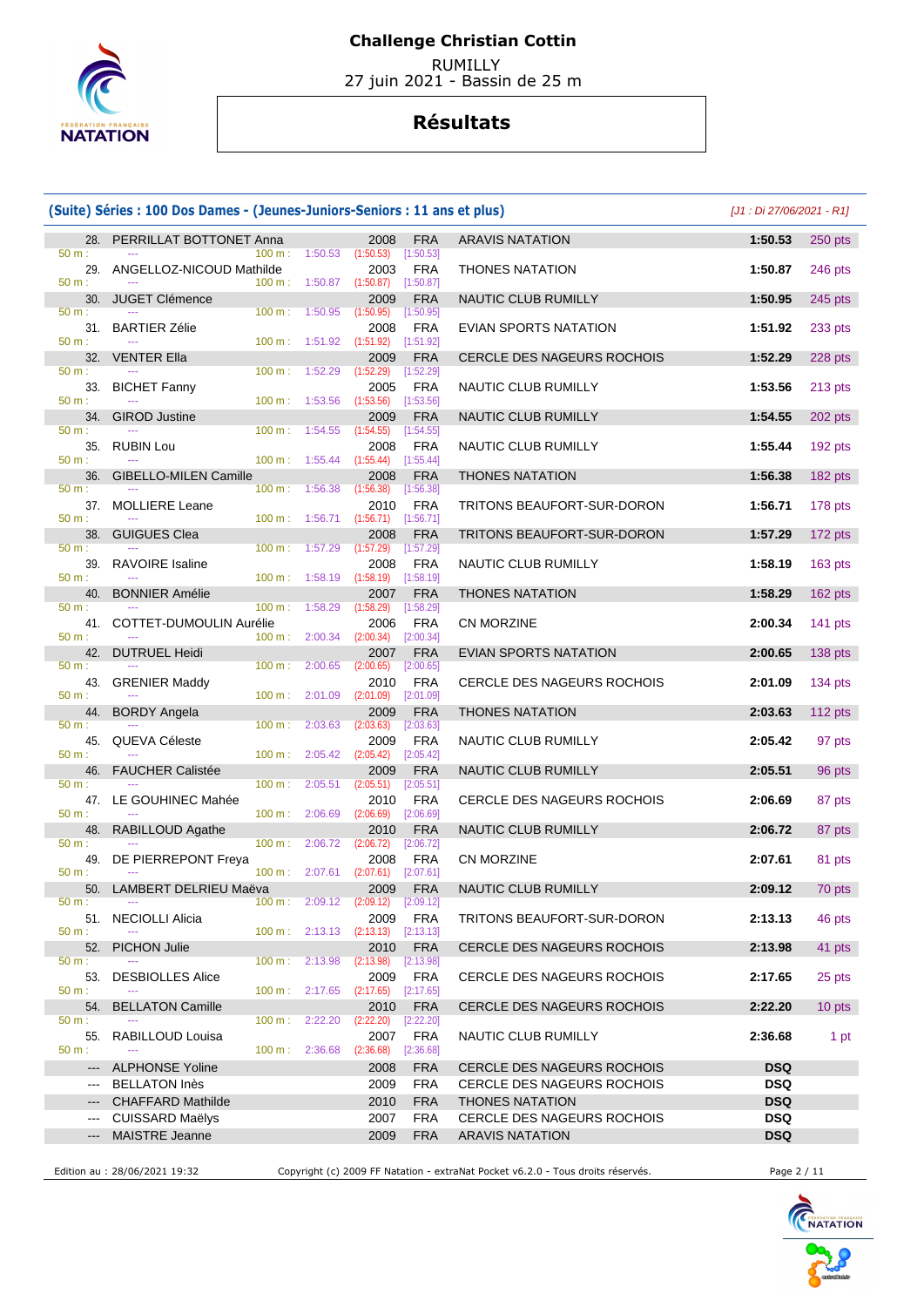

 RUMILLY 27 juin 2021 - Bassin de 25 m

|                             | (Suite) Séries : 100 Dos Dames - (Jeunes-Juniors-Seniors : 11 ans et plus) |                             |                                                        |                                                               |                                      |                                                                                 | $[J1:Di 27/06/2021 - R1]$ |         |
|-----------------------------|----------------------------------------------------------------------------|-----------------------------|--------------------------------------------------------|---------------------------------------------------------------|--------------------------------------|---------------------------------------------------------------------------------|---------------------------|---------|
| $\cdots$                    | MUSARD Margaux                                                             |                             |                                                        | 2010                                                          | <b>FRA</b>                           | NAUTIC CLUB RUMILLY                                                             | <b>DSQ</b>                |         |
|                             | RIGOLIO Chiara                                                             |                             |                                                        | 2008                                                          | <b>FRA</b>                           | TRITONS BEAUFORT-SUR-DORON                                                      | <b>DSQ</b>                |         |
| $\sim$ $\sim$ $\sim$        | <b>MAGNIN Manon</b>                                                        |                             |                                                        | 2010                                                          | <b>FRA</b>                           | NAUTIC CLUB RUMILLY                                                             | <b>DNS</b> dec            |         |
|                             | MOYNE-PICCARD Lily-Rose                                                    |                             |                                                        | 2010                                                          | <b>FRA</b>                           | CERCLE DES NAGEURS ROCHOIS                                                      | <b>DNS</b> dec            |         |
|                             | <b>HC: 100 Dos Dames</b>                                                   |                             |                                                        |                                                               |                                      |                                                                                 | $[J1:Di 27/06/2021 - R1]$ |         |
| 50 m:                       | HC NECIOLLI Candice                                                        |                             |                                                        | 2006<br>100 m: 1:21.57 (1:21.57) [1:21.57]                    | FRA                                  | LES DAUPHINS UGINE                                                              | 1:21.57                   |         |
| HC.<br>$50 m$ :             | <b>DELOR Taina</b>                                                         |                             |                                                        | 2010<br>100 m : 1:46.47 (1:46.47) [1:46.47]                   | <b>FRA</b>                           | LES DAUPHINS UGINE                                                              | 1:46.47                   |         |
|                             | Série : 50 Brasse Dames - (Avenirs : 6 - 10 ans)                           |                             |                                                        |                                                               |                                      |                                                                                 | [J1 : Di 27/06/2021 - R1] |         |
|                             | 1. BARBAZ Ludivine                                                         |                             |                                                        | 2011                                                          | <b>FRA</b>                           | EVIAN SPORTS NATATION                                                           | 59.08                     | 197 pts |
|                             | Séries : 100 Brasse Dames - (Jeunes-Juniors-Seniors : 11 ans et plus)      |                             |                                                        |                                                               |                                      |                                                                                 | $[J1:Di 27/06/2021 - R1]$ |         |
|                             | 1. POISSON Soline                                                          |                             |                                                        | 1998                                                          | <b>FRA</b>                           | CERCLE DES NAGEURS ROCHOIS                                                      | 1:32.07                   | 769 pts |
| $50 m$ :<br>$50 m$ :        | 2. PERRILLAT BOTTONET Manon                                                | $100 m$ : 1:32.07<br>100 m: | 1:34.96                                                | $(1:32.07)$ $[1:32.07]$<br>2005<br>(1:34.96)                  | <b>FRA</b><br>[1:34.96]              | <b>ARAVIS NATATION</b>                                                          | 1:34.96                   | 715 pts |
| 3.<br>$50 m$ :              | <b>FOUSSADIER Oriane</b>                                                   | 100 m: 1:36.26              |                                                        | 2001<br>(1:36.26)                                             | FRA<br>$[1:36.26]$                   | CERCLE DES NAGEURS ROCHOIS                                                      | 1:36.26                   | 691 pts |
| 50 m:                       | 4. COTTET DUMOULIN Meline                                                  |                             | 100 m: 1:37.32                                         | 2004<br>(1:37.32)                                             | <b>FRA</b><br>[1:37.32]              | EVIAN SPORTS NATATION                                                           | 1:37.32                   | 672 pts |
| 50 m:                       | 5. CHAFFARD Clémence                                                       |                             | $100 \text{ m}: 1:39.27$ $(1:39.27)$                   | 2007                                                          | <b>FRA</b><br>[1:39.27]              | <b>THONES NATATION</b>                                                          | 1:39.27                   | 637 pts |
| 50 m:                       | 6. HOUËL Adèle                                                             | $100 \text{ m}$ :           | 1:39.32                                                | 2007<br>(1:39.32)                                             | <b>FRA</b><br>[1:39.32]              | CERCLE DES NAGEURS ROCHOIS                                                      | 1:39.32                   | 636 pts |
| 50 m:                       | 7. PANIZ Paola                                                             |                             | 100 m : 1:39.49 (1:39.49)                              | 2004                                                          | <b>FRA</b><br>[1:39.49]              | CN LA VANOISE                                                                   | 1:39.49                   | 633 pts |
| 8.<br>50 m:                 | <b>DUMAS Camille</b><br>$\sim$                                             | 100 m:                      | 1:40.88                                                | 2007<br>(1:40.88)                                             | <b>FRA</b><br>[1:40.88]              | CERCLE DES NAGEURS ROCHOIS                                                      | 1:40.88                   | 609 pts |
| 50 m:                       | 9. NEVEU Adèle                                                             |                             | $100 \text{ m}: 1:41.32 (1:41.32)$                     | 2003                                                          | FRA<br>$[1:41.32]$                   | TARENTAISE NATATION LE MOREL                                                    | 1:41.32                   | 602 pts |
| 10.                         | MILLET Solène                                                              |                             |                                                        | 2003                                                          | <b>FRA</b>                           | EVIAN SPORTS NATATION                                                           | 1:41.82                   | 593 pts |
| 50 m:<br>50 m:              | 11. MARACINE Andrea                                                        |                             | $100 \text{ m}: 1:41.82$ $(1:41.82)$<br>100 m: 1:42.83 | 2004<br>(1:42.83)                                             | [1:41.82]<br><b>FRA</b><br>[1:42.83] | <b>CN LA VANOISE</b>                                                            | 1:42.83                   | 576 pts |
|                             | 12. COTTET-DUMOULIN Aurélie                                                |                             |                                                        | 2006                                                          | <b>FRA</b>                           | <b>CN MORZINE</b>                                                               | 1:42.95                   | 574 pts |
| 50 m:<br>13.<br>50 m:       | <b>METRAL Lou</b><br>---                                                   |                             | $100 \text{ m}: 1:42.95$                               | $(1:42.95)$ $[1:42.95]$<br>100 m: 1:43.69 (1:43.69) [1:43.69] | 2006 FRA                             | NAUTIC CLUB RUMILLY                                                             | 1:43.69                   | 562 pts |
| 14.                         | <b>MURAT Justine</b>                                                       |                             |                                                        | 2008                                                          | <b>FRA</b>                           | TRITONS BEAUFORT-SUR-DORON                                                      | 1:44.49                   | 549 pts |
| $50 m$ :<br>15.<br>$50 m$ : | <b>MCARTHUR Izzy</b>                                                       | 100 m:                      | 1:44.49                                                | (1:44.49)<br>2008                                             | $[1:44.49]$<br>FRA                   | <b>CN MORZINE</b>                                                               | 1:44.77                   | 544 pts |
| 16.                         | <b>LAMBERT DELRIEU Anaïs</b>                                               |                             |                                                        | 100 m : 1:44.77 (1:44.77) [1:44.77]<br>2006                   | <b>FRA</b>                           | NAUTIC CLUB RUMILLY                                                             | 1:44.86                   | 543 pts |
| 50 m:                       | 17. QUEVA Violette                                                         | $100 \text{ m}: 1:44.86$    |                                                        | (1:44.86)<br>2007                                             | [1:44.86]<br>FRA                     | NAUTIC CLUB RUMILLY                                                             | 1:45.10                   | 539 pts |
| 50 m:<br>18.                | <b>GAUTHIER Marion</b>                                                     |                             | $100 \text{ m}: 1:45.10 (1:45.10)$                     | 2003                                                          | [1:45.10]<br><b>FRA</b>              | EVIAN SPORTS NATATION                                                           | 1:45.27                   | 536 pts |
| $50 m$ :<br>19.             | <b>FOURNIER Holly</b>                                                      |                             | $100 \text{ m}: 1:45.27 (1:45.27)$                     | 2007                                                          | [1:45.27]<br><b>FRA</b>              | EVIAN SPORTS NATATION                                                           | 1:45.73                   | 529 pts |
| 50 m:<br>20.                | RABILLOUD Agathe                                                           |                             | 100 m : 1:45.73 (1:45.73)                              | 2010                                                          | $[1:45.73]$<br><b>FRA</b>            | NAUTIC CLUB RUMILLY                                                             | 1:45.82                   | 527 pts |
| $50 m$ :                    |                                                                            | 100 m:                      | 1:45.82                                                | (1:45.82)                                                     | [1:45.82]                            |                                                                                 |                           |         |
| $50 m$ :                    | 21. ANGELLOZ-NICOUD Mathilde                                               |                             |                                                        | 2003<br>100 m : 1:45.84 (1:45.84) [1:45.84]                   | <b>FRA</b>                           | <b>THONES NATATION</b>                                                          | 1:45.84                   | 527 pts |
|                             | Edition au : 28/06/2021 19:32                                              |                             |                                                        |                                                               |                                      | Copyright (c) 2009 FF Natation - extraNat Pocket v6.2.0 - Tous droits réservés. | Page 3 / 11               |         |

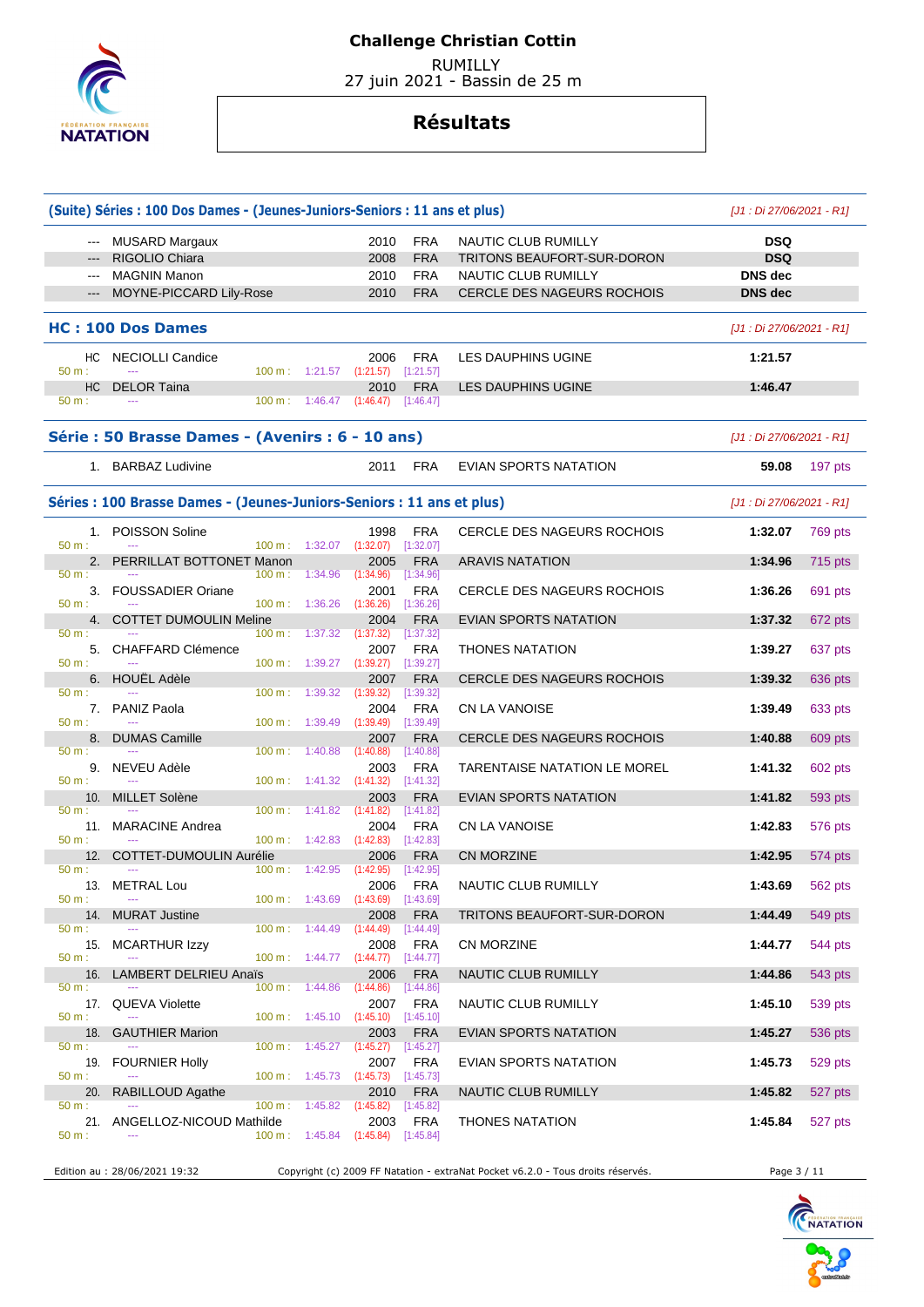

 RUMILLY 27 juin 2021 - Bassin de 25 m

|                             | (Suite) Séries : 100 Brasse Dames - (Jeunes-Juniors-Seniors : 11 ans et plus) |                                |                                                                |                                                                    |                                        |                                                                                 | [J1 : Di 27/06/2021 - R1] |                 |
|-----------------------------|-------------------------------------------------------------------------------|--------------------------------|----------------------------------------------------------------|--------------------------------------------------------------------|----------------------------------------|---------------------------------------------------------------------------------|---------------------------|-----------------|
|                             | 22. HAOULI Loubna                                                             |                                |                                                                | 2005                                                               | <b>FRA</b>                             | <b>CN LA VANOISE</b>                                                            | 1:46.31                   | 520 pts         |
| 50 m:<br>23.<br>50 m:       | <b>BARONE Camille</b>                                                         |                                | $100 \text{ m}: 1:46.31 (1:46.31)$<br>$100 \text{ m}: 1:46.80$ | 2005<br>(1:46.80)                                                  | [1:46.31]<br><b>FRA</b><br>[1:46.80]   | <b>ARAVIS NATATION</b>                                                          | 1:46.80                   | 512 pts         |
| 24.                         | <b>GIBELLO-MILEN Camille</b>                                                  |                                |                                                                | 2008                                                               | <b>FRA</b>                             | <b>THONES NATATION</b>                                                          | 1:47.70                   | 498 pts         |
| $50 m$ :<br>25.<br>50 m:    | <b>CHAMIOT-CLERC Coline</b>                                                   | $100 \text{ m}$ :              | 1:47.70<br>100 m: 1:48.02                                      | (1:47.70)<br>2003<br>(1:48.02)                                     | $[1:47.70]$<br><b>FRA</b><br>[1:48.02] | TRITONS BEAUFORT-SUR-DORON                                                      | 1:48.02                   | 493 pts         |
|                             | 26. JEFFERIES Mathilde                                                        |                                |                                                                | 2005                                                               | <b>FRA</b>                             | <b>CN MORZINE</b>                                                               | 1:48.08                   | 492 pts         |
| $50 m$ :<br>27.<br>50 m:    | <b>CHAFFARD Mathilde</b>                                                      |                                | 100 m: 1:48.08<br>$100 \text{ m}: 1:48.29$                     | (1:48.08)<br>2010<br>(1:48.29)                                     | [1:48.08]<br><b>FRA</b><br>[1:48.29]   | <b>THONES NATATION</b>                                                          | 1:48.29                   | 489 pts         |
| 28.                         | ROLLAND Ophélie                                                               |                                |                                                                | 2003                                                               | <b>FRA</b>                             | NAUTIC CLUB RUMILLY                                                             | 1:48.43                   | 487 pts         |
| 50 m:<br>29.                | <b>MENU Lilou</b>                                                             | 100 m:                         | 1:48.43                                                        | (1:48.43)<br>2004                                                  | [1:48.43]<br><b>FRA</b>                | EVIAN SPORTS NATATION                                                           | 1:49.28                   | 474 pts         |
| $50 m$ :<br>30.             | <b>CORDEAU Lana</b>                                                           |                                | $100 \text{ m}: 1:49.28$                                       | (1:49.28)<br>2004                                                  | [1:49.28]<br><b>FRA</b>                | NAUTIC CLUB RUMILLY                                                             | 1:49.86                   | 465 pts         |
| 50 m:                       | 31. REFFET Fantine                                                            | 100 m:                         | 1:49.86                                                        | (1:49.86)<br>2005                                                  | [1:49.86]<br><b>FRA</b>                | TRITONS BEAUFORT-SUR-DORON                                                      | 1:51.14                   | 446 pts         |
| 50 m:                       | 32. ALPHONSE Yoline                                                           | 100 m:                         |                                                                | $1:51.14$ $(1:51.14)$ $[1:51.14]$<br>2008                          | <b>FRA</b>                             | <b>CERCLE DES NAGEURS ROCHOIS</b>                                               | 1:51.37                   | 443 pts         |
| 50 m:<br>33.                | <b>BORDY Angela</b>                                                           |                                | $100 \text{ m}: 1:51.37$ $(1:51.37)$                           | 2009                                                               | [1:51.37]<br><b>FRA</b>                | <b>THONES NATATION</b>                                                          | 1:51.79                   | 437 pts         |
| 50 m:<br>34.                | PERRILLAT BOTTONET Anna                                                       | 100 m:                         | 1:51.79                                                        | (1:51.79)<br>2008                                                  | [1:51.79]<br><b>FRA</b>                | <b>ARAVIS NATATION</b>                                                          | 1:52.12                   | 432 pts         |
| 50 m:<br>35.                | <b>MERMILLOD-BLONDIN Evie</b>                                                 | 100 m:                         | 1:52.12                                                        | (1:52.12)<br>2007                                                  | [1:52.12]<br><b>FRA</b>                | <b>THONES NATATION</b>                                                          | 1:53.01                   | 419 pts         |
| $50 m$ :<br>36.             | <b>LEVET Caroline</b>                                                         | 100 m:                         | 1:53.01                                                        | (1:53.01)<br>1974                                                  | [1:53.01]<br><b>FRA</b>                | CERCLE DES NAGEURS ROCHOIS                                                      | 1:53.68                   | 410 pts         |
| 50 m:                       |                                                                               | 100 m :                        | 1:53.68                                                        | (1:53.68)                                                          | [1:53.68]                              |                                                                                 |                           |                 |
| 37.<br>50 m:                | <b>OHL Marine</b>                                                             | 100 m:                         | 1:53.81                                                        | 2006<br>(1:53.81)                                                  | <b>FRA</b><br>[1:53.81]                | EVIAN SPORTS NATATION                                                           | 1:53.81                   | 408 pts         |
| 38.<br>$50 m$ :             | <b>BICHET Fanny</b>                                                           | 100 m:                         | 1:54.34                                                        | 2005<br>(1:54.34)                                                  | <b>FRA</b><br>[1:54.34]                | NAUTIC CLUB RUMILLY                                                             | 1:54.34                   | 400 pts         |
| 39.<br>50 m:                | <b>GIROD Justine</b>                                                          |                                | $100 \text{ m}: 1:54.59$                                       | 2009<br>(1:54.59)                                                  | <b>FRA</b><br>[1:54.59]                | NAUTIC CLUB RUMILLY                                                             | 1:54.59                   | 397 pts         |
| 40.                         | <b>MANGOT Cécile</b>                                                          |                                |                                                                | 2006                                                               | <b>FRA</b>                             | CERCLE DES NAGEURS ROCHOIS                                                      | 1:55.86                   | 380 pts         |
| 50 m:<br>$50 m$ :           | 41. CUISSARD Maëlys                                                           | 100 m:                         | 1:55.86<br>$100 \text{ m}: 1:56.48$                            | (1:55.86)<br>2007<br>(1:56.48)                                     | [1:55.86]<br><b>FRA</b><br>[1:56.48]   | CERCLE DES NAGEURS ROCHOIS                                                      | 1:56.48                   | 371 pts         |
| 42.                         | <b>BELLATON Inès</b>                                                          |                                |                                                                | 2009                                                               | <b>FRA</b>                             | CERCLE DES NAGEURS ROCHOIS                                                      | 1:56.56                   | 370 pts         |
| $50 m$ :<br>43.<br>50 m:    | <b>BRASIER Lisa</b>                                                           | 100 m:                         | 1:56.56                                                        | (1:56.56)<br>2007<br>$100 \text{ m}$ : 1:56.61 (1:56.61) [1:56.61] | [1:56.56]<br><b>FRA</b>                | CERCLE DES NAGEURS ROCHOIS                                                      | 1:56.61                   | 369 pts         |
|                             | 44. CUISSARD Eloïse                                                           |                                |                                                                |                                                                    | 2009 FRA                               | CERCLE DES NAGEURS ROCHOIS                                                      |                           | 1:59.85 327 pts |
| 50 m:<br>45.<br>50 m:       | <b>NECIOLLI Alicia</b>                                                        |                                | $100 \text{ m}: 1:59.85$<br>$100 \text{ m}: 2:02.80$           | (1:59.85)<br>2009<br>(2:02.80)                                     | [1:59.85]<br><b>FRA</b><br>[2:02.80]   | TRITONS BEAUFORT-SUR-DORON                                                      | 2:02.80                   | $291$ pts       |
| 46.                         | <b>JUGET Clémence</b>                                                         |                                |                                                                | 2009                                                               | <b>FRA</b>                             | NAUTIC CLUB RUMILLY                                                             | 2:03.09                   | 288 pts         |
| $50 m$ :<br>47.<br>$50 m$ : | RIGOLIO Chiara                                                                | 100 m:                         | 2:03.09<br>$100 \text{ m}: 2:03.64$                            | (2:03.09)<br>2008<br>(2:03.64)                                     | [2:03.09]<br><b>FRA</b><br>[2:03.64]   | TRITONS BEAUFORT-SUR-DORON                                                      | 2:03.64                   | 282 pts         |
| 48.                         | <b>BONNIER Amélie</b>                                                         |                                |                                                                | 2007                                                               | <b>FRA</b>                             | <b>THONES NATATION</b>                                                          | 2:05.96                   | $255$ pts       |
| $50 m$ :<br>49.<br>50 m:    | DUTRUEL Heidi                                                                 | $100 \text{ m}$ :<br>$100 m$ : | 2:05.96<br>2:06.20                                             | (2:05.96)<br>2007<br>(2:06.20)                                     | [2:05.96]<br>FRA<br>[2:06.20]          | EVIAN SPORTS NATATION                                                           | 2:06.20                   | 253 pts         |
| 50.                         | <b>BELLATON Camille</b>                                                       |                                |                                                                | 2010                                                               | <b>FRA</b>                             | CERCLE DES NAGEURS ROCHOIS                                                      | 2:06.60                   | $248$ pts       |
| 50 m:<br>51.                | <b>RAVOIRE Isaline</b>                                                        |                                | 100 m: 2:06.60                                                 | (2:06.60)<br>2008                                                  | [2:06.60]<br><b>FRA</b>                | NAUTIC CLUB RUMILLY                                                             | 2:06.77                   | 246 pts         |
| $50 m$ :<br>52.             | <b>NOLIN Celena</b>                                                           |                                | 100 m: 2:06.77                                                 | (2:06.77)<br>2006                                                  | [2:06.77]<br><b>FRA</b>                | CERCLE DES NAGEURS ROCHOIS                                                      | 2:08.03                   | 233 pts         |
| 50 m:                       |                                                                               | 100 m:                         | 2:08.03                                                        | (2:08.03)                                                          | [2:08.03]                              |                                                                                 |                           |                 |
|                             | Edition au : 28/06/2021 19:32                                                 |                                |                                                                |                                                                    |                                        | Copyright (c) 2009 FF Natation - extraNat Pocket v6.2.0 - Tous droits réservés. | Page 4 / 11               |                 |

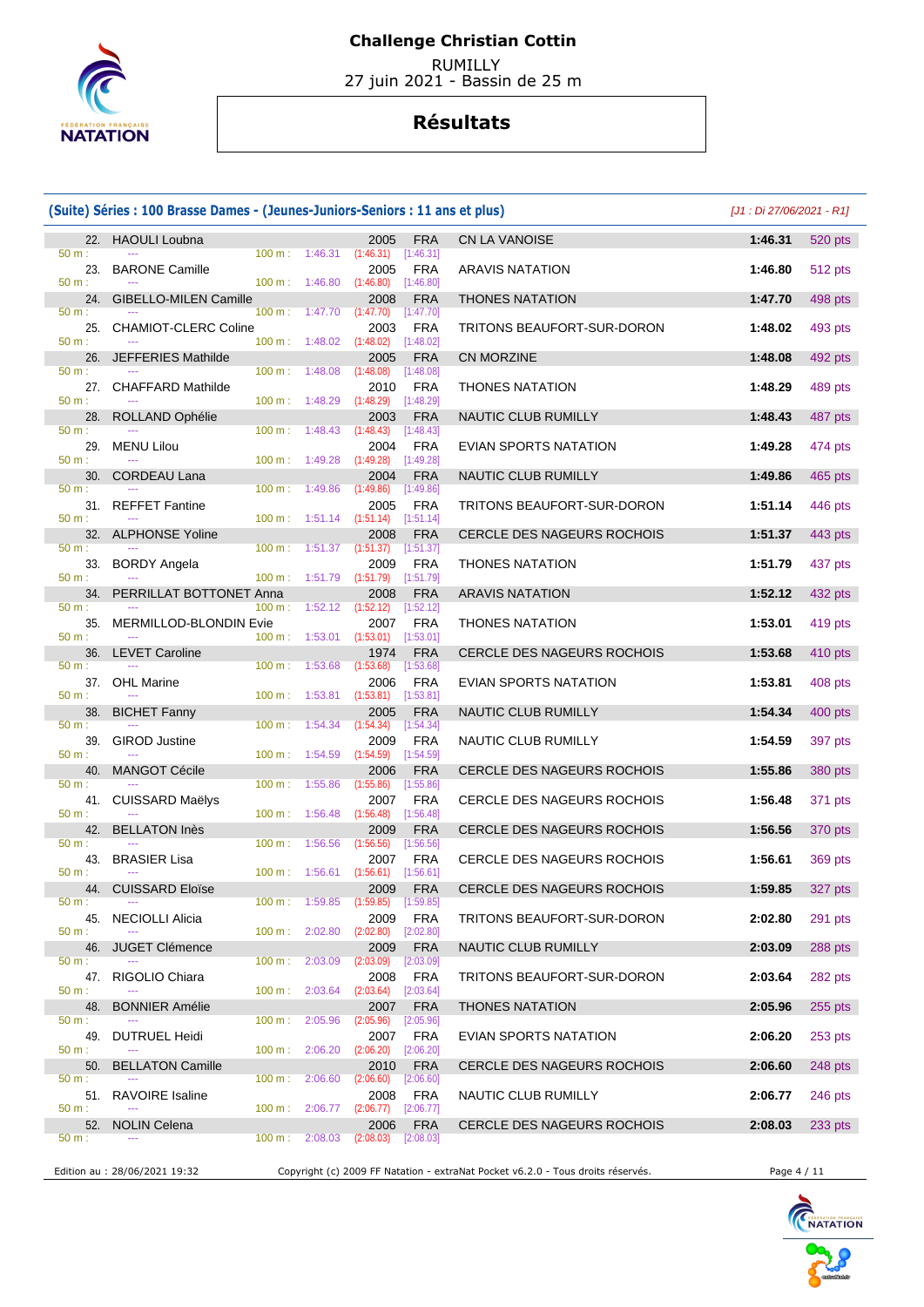

 RUMILLY 27 juin 2021 - Bassin de 25 m

|                                                                                                | (Suite) Séries : 100 Brasse Dames - (Jeunes-Juniors-Seniors : 11 ans et plus)<br>[J1: Di 27/06/2021 - R1] |                                    |         |                                    |                          |                                                                                 |                              |           |  |  |  |  |  |
|------------------------------------------------------------------------------------------------|-----------------------------------------------------------------------------------------------------------|------------------------------------|---------|------------------------------------|--------------------------|---------------------------------------------------------------------------------|------------------------------|-----------|--|--|--|--|--|
| 50 m:                                                                                          | 53. MOLLIERE Leane<br>$\sim$                                                                              | 100 m: 2:08.77                     |         | 2010<br>(2:08.77)                  | <b>FRA</b><br>[2:08.77]  | TRITONS BEAUFORT-SUR-DORON                                                      | 2:08.77                      | 225 pts   |  |  |  |  |  |
| 54.                                                                                            | <b>SAVA Angelina</b>                                                                                      |                                    |         | 1997                               | <b>FRA</b>               | <b>CERCLE DES NAGEURS ROCHOIS</b>                                               | 2:09.14                      | $221$ pts |  |  |  |  |  |
| 50 m:                                                                                          | 55. RABILLOUD Louisa                                                                                      | $100 \text{ m}$ :                  | 2:09.14 | (2:09.14)<br>2007                  | [2:09.14]<br><b>FRA</b>  | <b>NAUTIC CLUB RUMILLY</b>                                                      | 2:09.28                      | 220 pts   |  |  |  |  |  |
| $50 m$ :                                                                                       |                                                                                                           | 100 m: 2:09.28                     |         | (2:09.28)                          | [2:09.28]                |                                                                                 |                              |           |  |  |  |  |  |
| 56.<br>$50 m$ :                                                                                | <b>RUBIN Lou</b>                                                                                          | $100 \text{ m}$ :                  | 2:11.81 | 2008<br>(2:11.81)                  | <b>FRA</b><br>[2:11.81]  | <b>NAUTIC CLUB RUMILLY</b>                                                      | 2:11.81                      | $195$ pts |  |  |  |  |  |
| 50 m:                                                                                          | 57. LAMBERT DELRIEU Maëva                                                                                 | $100 \text{ m}$ :                  | 2:11.88 | 2009                               | <b>FRA</b>               | NAUTIC CLUB RUMILLY                                                             | 2:11.88                      | $194$ pts |  |  |  |  |  |
| 58.                                                                                            | <b>GUIGUES Clea</b>                                                                                       |                                    |         | (2:11.88)<br>2008                  | [2:11.88]<br><b>FRA</b>  | <b>TRITONS BEAUFORT-SUR-DORON</b>                                               | 2:12.25                      | 190 pts   |  |  |  |  |  |
| 50 m:<br>59.                                                                                   | $\sim$<br><b>FAUCHER Calistée</b>                                                                         | $100 \text{ m}$ :                  | 2:12.25 | (2:12.25)<br>2009                  | [2:12.25]<br><b>FRA</b>  | NAUTIC CLUB RUMILLY                                                             | 2:15.76                      | 158 pts   |  |  |  |  |  |
| $50 m$ :                                                                                       | $\sim$                                                                                                    | $100 \text{ m}$ :                  | 2:15.76 | (2:15.76)                          | [2:15.76]                |                                                                                 |                              |           |  |  |  |  |  |
| 60.<br>50 m:                                                                                   | <b>DESBIOLLES Alice</b>                                                                                   | $100 \text{ m}$ :                  | 2:17.06 | 2009<br>(2:17.06)                  | <b>FRA</b><br>[2:17.06]  | <b>CERCLE DES NAGEURS ROCHOIS</b>                                               | 2:17.06                      | 147 pts   |  |  |  |  |  |
|                                                                                                | 61. MUSARD Margaux                                                                                        |                                    |         | 2010                               | <b>FRA</b>               | NAUTIC CLUB RUMILLY                                                             | 2:24.26                      | 93 pts    |  |  |  |  |  |
| 50 m:<br>62.                                                                                   | <b>PICHON Julie</b>                                                                                       | $100 m$ : 2:24.26                  |         | (2:24.26)<br>2010                  | [2:24.26]<br><b>FRA</b>  | <b>CERCLE DES NAGEURS ROCHOIS</b>                                               | 2:24.47                      | 91 pts    |  |  |  |  |  |
| 50 m:                                                                                          |                                                                                                           | 100 m:                             | 2:24.47 | (2:24.47)                          | [2:24.47]                |                                                                                 |                              |           |  |  |  |  |  |
| 63.<br>50 m:                                                                                   | <b>DUTRUEL Zali</b>                                                                                       | 100 m:                             | 2:30.55 | 2010<br>(2:30.55)                  | <b>FRA</b><br>[2:30.55]  | EVIAN SPORTS NATATION                                                           | 2:30.55                      | 55 pts    |  |  |  |  |  |
| 64.                                                                                            | <b>BURNET Laura</b>                                                                                       |                                    |         | 2010                               | <b>FRA</b>               | <b>ARAVIS NATATION</b>                                                          | 2:38.65                      | 21 pts    |  |  |  |  |  |
| 50 m:<br>65.                                                                                   | <b>GRENIER Maddy</b>                                                                                      | 100 m:                             | 2:38.65 | (2:38.65)<br>2010                  | [2:38.65]<br><b>FRA</b>  | CERCLE DES NAGEURS ROCHOIS                                                      | 2:40.37                      | 16 pts    |  |  |  |  |  |
| 50 m:                                                                                          |                                                                                                           | $100 \text{ m}: 2:40.37$ (2:40.37) |         |                                    | [2:40.37]                |                                                                                 |                              |           |  |  |  |  |  |
|                                                                                                | <b>BARTIER Zélie</b>                                                                                      |                                    |         | 2008                               | <b>FRA</b>               | <b>EVIAN SPORTS NATATION</b>                                                    | <b>DSQ</b>                   |           |  |  |  |  |  |
| $\frac{1}{2} \left( \frac{1}{2} \right) \left( \frac{1}{2} \right) \left( \frac{1}{2} \right)$ | <b>FOURCADE Chiara</b>                                                                                    |                                    |         | 2009                               | <b>FRA</b>               | CN MORZINE                                                                      | <b>DSQ</b>                   |           |  |  |  |  |  |
|                                                                                                | LE GOUHINEC Mahée                                                                                         |                                    |         | 2010                               | <b>FRA</b>               | CERCLE DES NAGEURS ROCHOIS                                                      | <b>DSQ</b>                   |           |  |  |  |  |  |
| $\qquad \qquad - -$                                                                            | QUEVA Céleste<br><b>MAGNIN Manon</b>                                                                      |                                    |         | 2009<br>2010                       | <b>FRA</b><br><b>FRA</b> | NAUTIC CLUB RUMILLY<br>NAUTIC CLUB RUMILLY                                      | <b>DSQ</b><br><b>DNS</b> dec |           |  |  |  |  |  |
|                                                                                                | MOYNE-PICCARD Lily-Rose                                                                                   |                                    |         | 2010                               | <b>FRA</b>               | CERCLE DES NAGEURS ROCHOIS                                                      | <b>DNS</b> dec               |           |  |  |  |  |  |
|                                                                                                |                                                                                                           |                                    |         |                                    |                          |                                                                                 |                              |           |  |  |  |  |  |
|                                                                                                | <b>HC: 100 Brasse Dames</b>                                                                               |                                    |         |                                    |                          |                                                                                 | [J1 : Di 27/06/2021 - R1]    |           |  |  |  |  |  |
| HC.<br>$50 m$ :                                                                                | DELOR Taina                                                                                               | $100 \text{ m}: 1:49.90$           |         | 2010<br>(1:49.90)                  | <b>FRA</b><br>[1:49.90]  | LES DAUPHINS UGINE                                                              | 1:49.90                      |           |  |  |  |  |  |
|                                                                                                | Série : 50 Dos Messieurs - (Avenirs : 6 - 11 ans)                                                         |                                    |         |                                    |                          |                                                                                 | [J1 : Di 27/06/2021 - R1]    |           |  |  |  |  |  |
|                                                                                                | 1. MUFFAT ES JACQUES Matthias                                                                             |                                    |         | 2010                               | <b>FRA</b>               | <b>CERCLE DES NAGEURS ROCHOIS</b>                                               | 52.57                        | 139 pts   |  |  |  |  |  |
|                                                                                                | Séries : 100 Dos Messieurs - (Jeunes-Juniors-Seniors : 12 ans et plus)                                    |                                    |         |                                    |                          |                                                                                 | $[J1:Di 27/06/2021 - R1]$    |           |  |  |  |  |  |
|                                                                                                | 1. BARON Baptiste                                                                                         |                                    |         | 2003                               | <b>FRA</b>               | <b>THONES NATATION</b>                                                          | 1:08.60                      | 878 pts   |  |  |  |  |  |
| 50 m:<br>2.                                                                                    | $\sim$<br><b>MARULIER Etienne</b>                                                                         | 100 m: 1:08.60                     |         | (1:08.60)<br>2003                  | [1:08.60]<br><b>FRA</b>  | EVIAN SPORTS NATATION                                                           | 1:15.16                      | 722 pts   |  |  |  |  |  |
| 50 m:                                                                                          |                                                                                                           | $100 \text{ m}: 1:15.16$           |         | (1:15.16)                          | $[1:15.16] \label{eq:1}$ |                                                                                 |                              |           |  |  |  |  |  |
| 50 m:                                                                                          | 3. METRAL Robin                                                                                           | $100 \text{ m}: 1:15.64$           |         | 2003<br>(1:15.64)                  | <b>FRA</b><br>[1:15.64]  | NAUTIC CLUB RUMILLY                                                             | 1:15.64                      | 711 pts   |  |  |  |  |  |
| 4.                                                                                             | ROUX Mattéo                                                                                               |                                    |         | 2003                               | <b>FRA</b>               | <b>EVIAN SPORTS NATATION</b>                                                    | 1:19.58                      | 625 pts   |  |  |  |  |  |
| 50 m:<br>5.                                                                                    | <b>ESPANA JIMENEZ Vincent</b>                                                                             | $100 \text{ m}: 1:19.58$           |         | (1:19.58)<br>2005                  | [1:19.58]<br><b>FRA</b>  | CERCLE DES NAGEURS ROCHOIS                                                      | 1:20.68                      | 602 pts   |  |  |  |  |  |
| 50 m:                                                                                          |                                                                                                           | 100 m: 1:20.68                     |         | (1:20.68)                          | [1:20.68]                |                                                                                 |                              |           |  |  |  |  |  |
| $50 m$ :                                                                                       | 6. JEFFERIES Jacques                                                                                      | $100 \text{ m}$ :                  | 1:20.82 | 2002<br>(1:20.82)                  | <b>FRA</b><br>[1:20.82]  | CN MORZINE                                                                      | 1:20.82                      | 600 pts   |  |  |  |  |  |
| 7.                                                                                             | <b>DEROMA Gabriel</b>                                                                                     |                                    |         | 2005                               | <b>FRA</b>               | NAUTIC CLUB RUMILLY                                                             | 1:23.55                      | 545 pts   |  |  |  |  |  |
| 50 m:<br>8.                                                                                    | <b>CHANEL Cyril</b>                                                                                       | $100 \text{ m}: 1:23.55$           |         | $(1:23.55)$ $[1:23.55]$<br>2005    | <b>FRA</b>               | NAUTIC CLUB RUMILLY                                                             | 1:24.12                      | 534 pts   |  |  |  |  |  |
| 50 m:                                                                                          |                                                                                                           |                                    |         | 100 m: 1:24.12 (1:24.12) [1:24.12] |                          |                                                                                 |                              |           |  |  |  |  |  |
|                                                                                                |                                                                                                           |                                    |         |                                    |                          |                                                                                 |                              |           |  |  |  |  |  |
|                                                                                                | Edition au : 28/06/2021 19:32                                                                             |                                    |         |                                    |                          | Copyright (c) 2009 FF Natation - extraNat Pocket v6.2.0 - Tous droits réservés. | Page 5 / 11                  |           |  |  |  |  |  |

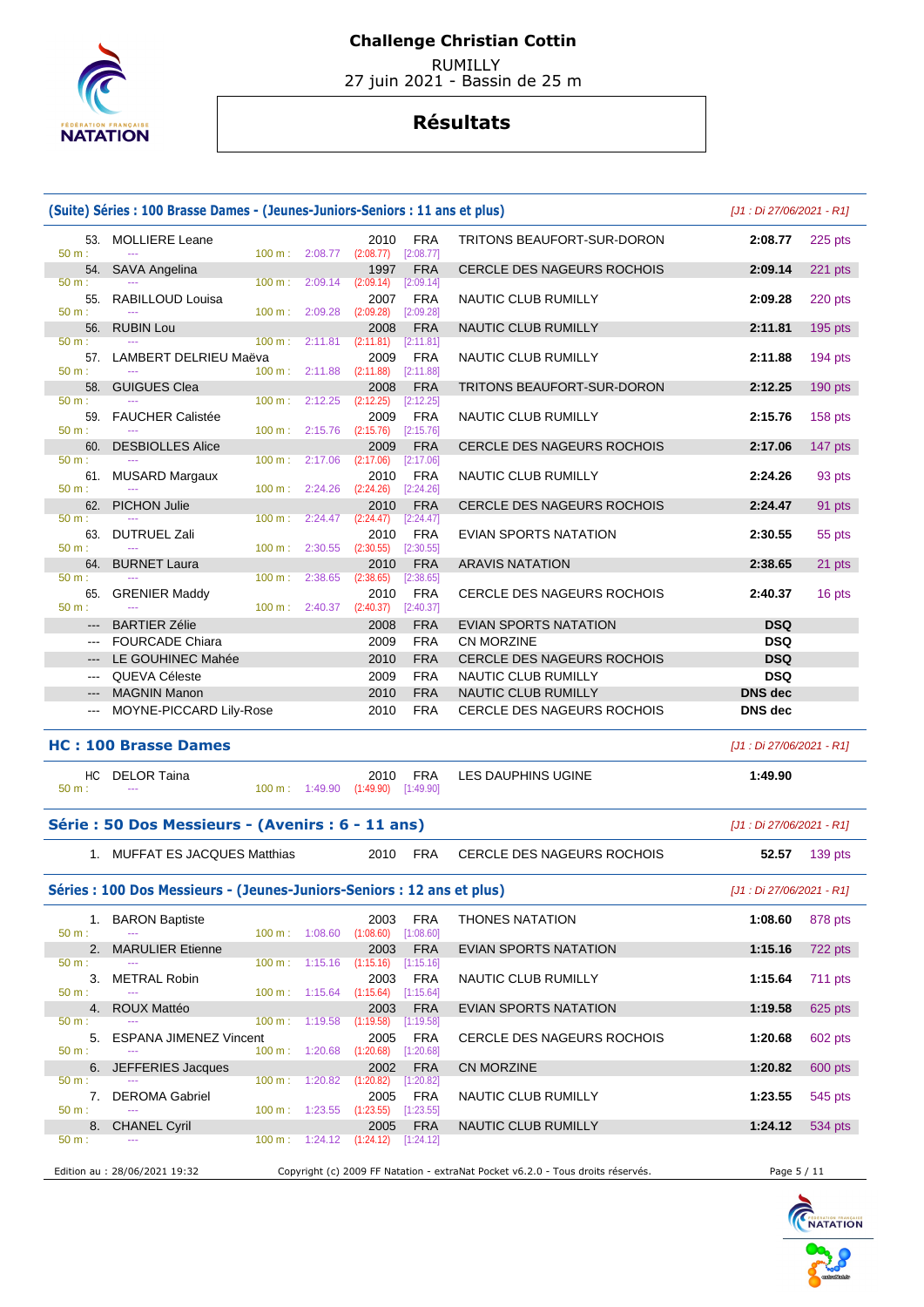

 RUMILLY 27 juin 2021 - Bassin de 25 m

|                       | (Suite) Séries : 100 Dos Messieurs - (Jeunes-Juniors-Seniors : 12 ans et plus) |                     |                                                 |                                              |                                      |                                                                                 | $[J1:Di 27/06/2021 - R1]$ |           |
|-----------------------|--------------------------------------------------------------------------------|---------------------|-------------------------------------------------|----------------------------------------------|--------------------------------------|---------------------------------------------------------------------------------|---------------------------|-----------|
| 50 m:                 | 9. MAISTRE Joseph                                                              |                     | $100 \text{ m}: 1:26.30 (1:26.30)$              | 2005                                         | FRA<br>[1:26.30]                     | <b>ARAVIS NATATION</b>                                                          | 1:26.30                   | 492 pts   |
| 10.                   | <b>BARZNICA Francis</b>                                                        |                     |                                                 | 1966                                         | <b>FRA</b>                           | <b>THONES NATATION</b>                                                          | 1:26.59                   | 487 pts   |
| 50 m:<br>11.<br>50 m: | <b>MOYNE PICARD Jules</b>                                                      | 100 m:              | 1:26.59<br>100 m: 1:27.21                       | (1:26.59)<br>2006<br>$(1:27.21)$ $[1:27.21]$ | [1:26.59]<br><b>FRA</b>              | CERCLE DES NAGEURS ROCHOIS                                                      | 1:27.21                   | 475 pts   |
| 12.                   | <b>SVEJENTSEV Romain</b>                                                       |                     |                                                 | 2007                                         | <b>FRA</b>                           | <b>THONES NATATION</b>                                                          | 1:27.37                   | 472 pts   |
| 50 m:                 | 13. BOCHATON Thomas                                                            | 100 m:              |                                                 | 1:27.37 (1:27.37)<br>1995                    | $[1:27.37]$<br><b>FRA</b>            | EVIAN SPORTS NATATION                                                           | 1:28.66                   | 449 pts   |
| 50 m:                 | 14. THOIRAIN Enzo                                                              |                     | $100 \text{ m}: 1:28.66$                        | (1:28.66)<br>2004                            | [1:28.66]<br><b>FRA</b>              | TRITONS BEAUFORT-SUR-DORON                                                      | 1:30.09                   | 424 pts   |
| 50 m:                 | 15. BENAYAD Monsef                                                             |                     | 100 m: 1:30.09                                  | (1:30.09)<br>2006                            | [1:30.09]<br><b>FRA</b>              | NAUTIC CLUB RUMILLY                                                             | 1:30.52                   | 416 pts   |
| 50 m:<br>16.          | <b>CHANTRAINE Benjamin</b>                                                     | 100 m:              | 1:30.52 (1:30.52)                               | 2005                                         | [1:30.52]<br><b>FRA</b>              | <b>THONES NATATION</b>                                                          | 1:30.96                   | 409 pts   |
| 50 m:                 |                                                                                | 100 m:              | 1:30.96                                         | (1:30.96)                                    | [1:30.96]                            |                                                                                 |                           |           |
| 50 m:                 | 17. TORRISI Noa                                                                | 100 m:              | 1:31.72                                         | 2004<br>$(1:31.72)$ $[1:31.72]$              | <b>FRA</b>                           | NAUTIC CLUB RUMILLY                                                             | 1:31.72                   | 396 pts   |
| 18.<br>50 m:          | <b>GIROD Thibault</b>                                                          | 100 m:              |                                                 | 2006<br>$1:33.61$ $(1:33.61)$ $[1:33.61]$    | <b>FRA</b>                           | NAUTIC CLUB RUMILLY                                                             | 1:33.61                   | 365 pts   |
| 50 m:                 | 19. CHAMIOT-CLERC Baptiste                                                     |                     | 100 m: 1:35.92                                  | 2006<br>(1:35.92)                            | <b>FRA</b><br>[1:35.92]              | TRITONS BEAUFORT-SUR-DORON                                                      | 1:35.92                   | 329 pts   |
| 20.                   | MANCEAU-BARON Bjorn                                                            |                     |                                                 | 2009                                         | <b>FRA</b>                           | <b>THONES NATATION</b>                                                          | 1:41.20                   | 253 pts   |
| $50 m$ :<br>50 m:     | 21. CHICOUARD Hugo                                                             | $100 m$ :           | 1:41.20<br>$100 \text{ m}: 1:41.84$ $(1:41.84)$ | (1:41.20)<br>2008                            | [1:41.20]<br><b>FRA</b><br>[1:41.84] | <b>THONES NATATION</b>                                                          | 1:41.84                   | 245 pts   |
| 22.                   | <b>TISSOT Esteban</b>                                                          |                     |                                                 | 2007                                         | <b>FRA</b>                           | <b>THONES NATATION</b>                                                          | 1:43.93                   | $218$ pts |
| 50 m:<br>50 m:        | 23. ANGELLOZ-NICOUD Arthur                                                     | 100 m:<br>100 m:    | 1:43.93<br>1:45.25                              | (1:43.93)<br>2006                            | [1:43.93]<br>FRA                     | <b>THONES NATATION</b>                                                          | 1:45.25                   | 202 pts   |
| 24.                   | <b>THOIRAIN Lilian</b>                                                         |                     |                                                 | (1:45.25)<br>2008                            | $[1:45.25]$<br><b>FRA</b>            | TRITONS BEAUFORT-SUR-DORON                                                      | 1:46.45                   | 188 pts   |
| 50 m:                 | 25. LAVERRIERE Théo                                                            | 100 m:              |                                                 | $1:46.45$ $(1:46.45)$<br>2007                | [1:46.45]<br><b>FRA</b>              | CERCLE DES NAGEURS ROCHOIS                                                      | 1:47.64                   | 174 pts   |
| 50 m:                 | 26. JOSSELIN Victor                                                            | 100 m:              | 1:47.64                                         | (1:47.64)<br>2008                            | [1:47.64]<br><b>FRA</b>              | CERCLE DES NAGEURS ROCHOIS                                                      | 1:50.53                   | 144 pts   |
| 50 m:                 |                                                                                | 100 m:              | 1:50.53                                         | (1:50.53)                                    | [1:50.53]                            |                                                                                 |                           |           |
| 50 m:                 | 27. FRANCIS Titouan                                                            | 100 m:              | 1:53.86                                         | 2009<br>(1:53.86)                            | <b>FRA</b><br>[1:53.86]              | CERCLE DES NAGEURS ROCHOIS                                                      | 1:53.86                   | 112 pts   |
| 28.                   | MUSARD Hugo                                                                    |                     |                                                 | 2007                                         | <b>FRA</b>                           | NAUTIC CLUB RUMILLY                                                             | 1:55.53                   | 98 pts    |
| 50 m:<br>29.<br>50 m: | <b>LEMAITRE Thomas</b><br>$\sim$                                               | $100 m$ :<br>100 m: | 1:55.53<br>1:56.40                              | (1:55.53)<br>2007<br>$(1:56.40)$ $[1:56.40]$ | [1:55.53]<br><b>FRA</b>              | CERCLE DES NAGEURS ROCHOIS                                                      | 1:56.40                   | 91 pts    |
|                       | 30. ALOGAN Erol                                                                |                     |                                                 | 2008                                         | <b>FRA</b>                           | <b>THONES NATATION</b>                                                          | 1:56.59                   | 89 pts    |
| 50 m:                 | 31. LEVET Hyacinte                                                             |                     |                                                 | 100 m: 1:56.59 (1:56.59) [1:56.59]           | 2009 FRA                             | CERCLE DES NAGEURS ROCHOIS                                                      | 1:58.67                   | 73 pts    |
| 50 m:<br>32.          | <b>VIDAL Raphael</b>                                                           |                     |                                                 | 100 m: 1:58.67 (1:58.67) [1:58.67]<br>2008   | <b>FRA</b>                           | NAUTIC CLUB RUMILLY                                                             | 2:00.87                   | 58 pts    |
| 50 m:                 |                                                                                |                     | $100 \text{ m}: 2:00.87$                        | (2:00.87)                                    | [2:00.87]                            |                                                                                 |                           |           |
| 33.<br>$50 m$ :       | GIROUD Mathéo                                                                  | $100 \text{ m}$ :   |                                                 | 2007<br>2:01.72 (2:01.72)                    | <b>FRA</b><br>[2:01.72]              | NAUTIC CLUB RUMILLY                                                             | 2:01.72                   | 53 pts    |
| 34.                   | <b>GRILLET PAYSAN Titouan</b>                                                  |                     |                                                 | 2009                                         | <b>FRA</b>                           | EVIAN SPORTS NATATION                                                           | 2:10.87                   | 12 pts    |
| 50 m:<br>35.<br>50 m: | <b>BRUGERE Florian</b><br>$\sim$ $\sim$                                        | 100 m:              | 2:10.87<br>100 m: 2:11.00                       | (2:10.87)<br>2008<br>(2:11.00)               | [2:10.87]<br><b>FRA</b><br>[2:11.00] | NAUTIC CLUB RUMILLY                                                             | 2:11.00                   | 11 pts    |
| 36.                   | <b>BICHET Tristan</b>                                                          |                     |                                                 | 2009                                         | <b>FRA</b>                           | NAUTIC CLUB RUMILLY                                                             | 2:12.48                   | 8 pts     |
| 50 m:                 | 37. BENAYAD Nadyr                                                              | $100 \text{ m}$ :   | 2:12.48                                         | $(2:12.48)$ $[2:12.48]$<br>2008              | <b>FRA</b>                           | NAUTIC CLUB RUMILLY                                                             | 2:24.31                   | 1 pt      |
| 50 m:<br>38.          | LAFOND Mae                                                                     |                     | $100 \text{ m}: 2:24.31$                        | (2:24.31)<br>2009                            | $[2:24.31]$<br><b>FRA</b>            | NAUTIC CLUB RUMILLY                                                             | 2:27.28                   | 1 pt      |
| $50 m$ :              |                                                                                | $100 \text{ m}$ :   | 2:27.28                                         | (2:27.28)                                    | $[2:27.28]$                          |                                                                                 |                           |           |
| 39.<br>50 m:          | MAGNIN Léo                                                                     |                     | $100 \text{ m}: 2:35.50$                        | 2008<br>(2:35.50)                            | <b>FRA</b><br>$[2:35.50]$            | NAUTIC CLUB RUMILLY                                                             | 2:35.50                   | 1 pt      |
|                       | Edition au : 28/06/2021 19:32                                                  |                     |                                                 |                                              |                                      | Copyright (c) 2009 FF Natation - extraNat Pocket v6.2.0 - Tous droits réservés. | Page 6 / 11               |           |

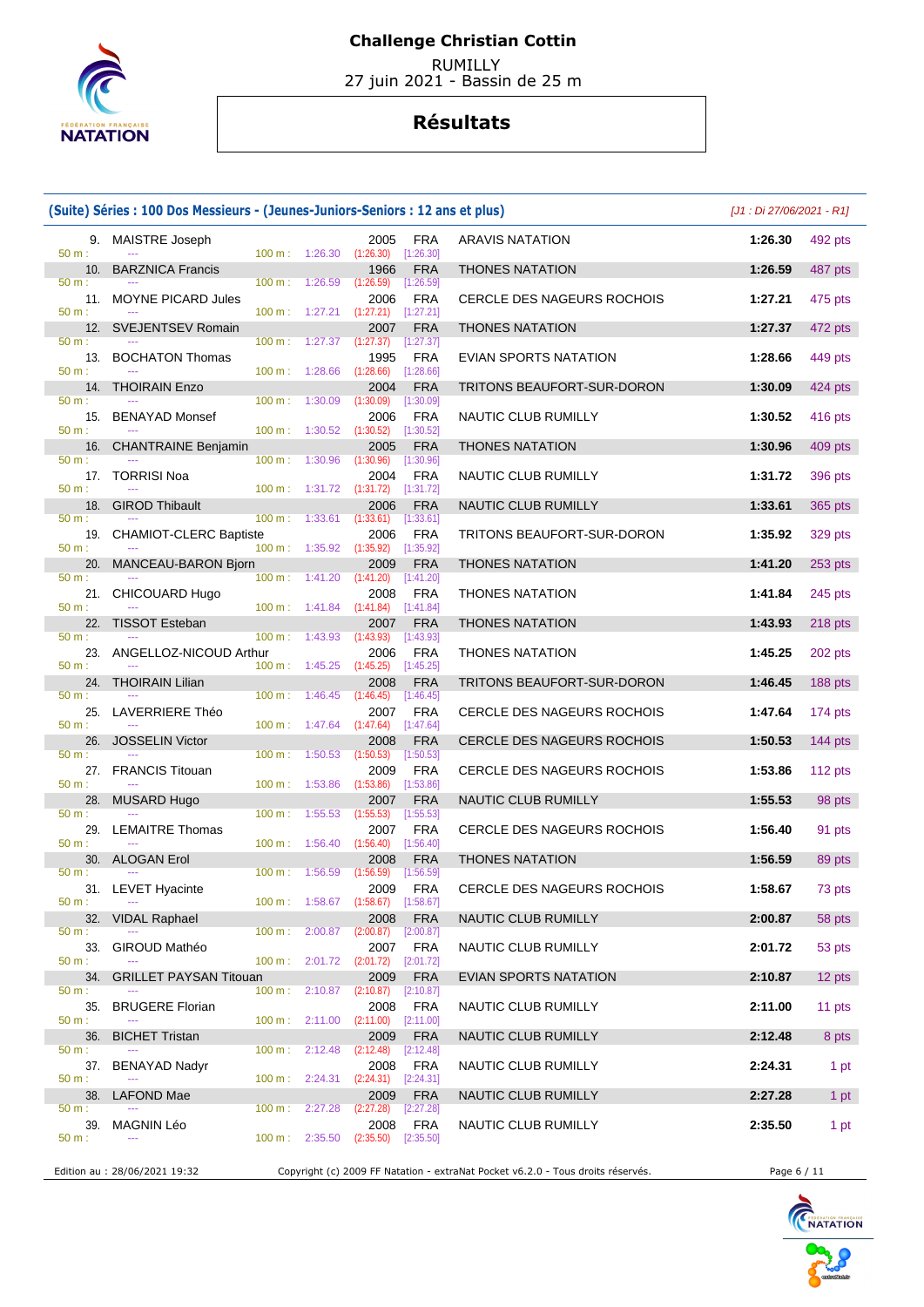

 RUMILLY 27 juin 2021 - Bassin de 25 m

## **Résultats**

|                                                                                                                                                                                                                                                                                                                                                                                                                                                                            | (Suite) Séries : 100 Dos Messieurs - (Jeunes-Juniors-Seniors : 12 ans et plus) |                                      |         |                                                          |                         |                                   | $[J1:Di 27/06/2021 - R1]$ |                |
|----------------------------------------------------------------------------------------------------------------------------------------------------------------------------------------------------------------------------------------------------------------------------------------------------------------------------------------------------------------------------------------------------------------------------------------------------------------------------|--------------------------------------------------------------------------------|--------------------------------------|---------|----------------------------------------------------------|-------------------------|-----------------------------------|---------------------------|----------------|
| $\cdots$                                                                                                                                                                                                                                                                                                                                                                                                                                                                   | <b>PICHON Antonin</b>                                                          |                                      |         | 2007                                                     | <b>FRA</b>              | CERCLE DES NAGEURS ROCHOIS        | <b>DSQ</b>                |                |
| $\frac{1}{2} \left( \frac{1}{2} \right) \left( \frac{1}{2} \right) \left( \frac{1}{2} \right) \left( \frac{1}{2} \right) \left( \frac{1}{2} \right) \left( \frac{1}{2} \right) \left( \frac{1}{2} \right) \left( \frac{1}{2} \right) \left( \frac{1}{2} \right) \left( \frac{1}{2} \right) \left( \frac{1}{2} \right) \left( \frac{1}{2} \right) \left( \frac{1}{2} \right) \left( \frac{1}{2} \right) \left( \frac{1}{2} \right) \left( \frac{1}{2} \right) \left( \frac$ | <b>CURTO Hyppolyte</b>                                                         |                                      |         | 2006                                                     | <b>FRA</b>              | EVIAN SPORTS NATATION             | <b>DNS</b> dec            |                |
|                                                                                                                                                                                                                                                                                                                                                                                                                                                                            | <b>DUCRETTET Matthieu</b>                                                      |                                      |         | 2002                                                     | <b>FRA</b>              | EVIAN SPORTS NATATION             | <b>DNS</b> dec            |                |
|                                                                                                                                                                                                                                                                                                                                                                                                                                                                            | MUNOZ-VANNEUFVILLE Gaël                                                        |                                      |         | 2007                                                     | <b>FRA</b>              | <b>CERCLE DES NAGEURS ROCHOIS</b> | <b>DNS</b>                |                |
| $\qquad \qquad - -$                                                                                                                                                                                                                                                                                                                                                                                                                                                        | <b>MÉTRAL Alexandre</b>                                                        |                                      |         | 2009                                                     | <b>FRA</b>              | <b>CERCLE DES NAGEURS ROCHOIS</b> | <b>DNS</b>                |                |
|                                                                                                                                                                                                                                                                                                                                                                                                                                                                            | Série : 50 Brasse Messieurs - (Avenirs : 6 - 11 ans)                           |                                      |         |                                                          |                         |                                   | [J1 : Di 27/06/2021 - R1] |                |
|                                                                                                                                                                                                                                                                                                                                                                                                                                                                            | 1. MUFFAT ES JACQUES Matthias                                                  |                                      |         | 2010                                                     | <b>FRA</b>              | <b>CERCLE DES NAGEURS ROCHOIS</b> | 1:03.49                   | 56 pts         |
|                                                                                                                                                                                                                                                                                                                                                                                                                                                                            | Séries : 100 Brasse Messieurs - (Jeunes-Juniors-Seniors : 12 ans et plus)      |                                      |         |                                                          |                         |                                   | [J1 : Di 27/06/2021 - R1] |                |
|                                                                                                                                                                                                                                                                                                                                                                                                                                                                            |                                                                                |                                      |         |                                                          |                         |                                   |                           |                |
|                                                                                                                                                                                                                                                                                                                                                                                                                                                                            | 1. MARULIER Etienne                                                            |                                      |         | 2003                                                     | <b>FRA</b>              | EVIAN SPORTS NATATION             | 1:14.69                   | 940 pts        |
| 50 m:                                                                                                                                                                                                                                                                                                                                                                                                                                                                      | 2. JEFFERIES Jacques                                                           | $100 \text{ m}: 1:14.69$             |         | $(1:14.69)$ $[1:14.69]$<br>2002                          | <b>FRA</b>              | <b>CN MORZINE</b>                 | 1:16.15                   | 905 pts        |
| 50 m:                                                                                                                                                                                                                                                                                                                                                                                                                                                                      |                                                                                | $100 \text{ m}: 1:16.15$             |         | $(1:16.15)$ $[1:16.15]$                                  |                         |                                   |                           |                |
| 50 m:                                                                                                                                                                                                                                                                                                                                                                                                                                                                      | 3. DEROMA Gabriel                                                              |                                      |         | 2005<br>100 m: 1:21.78 (1:21.78) [1:21.78]               | <b>FRA</b>              | <b>NAUTIC CLUB RUMILLY</b>        | 1:21.78                   | 778 pts        |
|                                                                                                                                                                                                                                                                                                                                                                                                                                                                            | 4. BARON Baptiste                                                              |                                      |         | 2003                                                     | <b>FRA</b>              | <b>THONES NATATION</b>            | 1:22.06                   | 771 pts        |
| 50 m:                                                                                                                                                                                                                                                                                                                                                                                                                                                                      |                                                                                | 100 m: 1:22.06                       |         | (1:22.06)                                                | [1:22.06]               |                                   |                           |                |
| 50 m:                                                                                                                                                                                                                                                                                                                                                                                                                                                                      | 5. CHANEL Cyril                                                                | $100 \text{ m}: 1:22.48$             |         | 2005<br>(1:22.48)                                        | <b>FRA</b><br>[1:22.48] | NAUTIC CLUB RUMILLY               | 1:22.48                   | 762 pts        |
| 6.                                                                                                                                                                                                                                                                                                                                                                                                                                                                         | <b>SAUTHIER Laurent</b>                                                        |                                      |         | 1973                                                     | <b>FRA</b>              | NAUTIC CLUB RUMILLY               | 1:25.24                   | 704 pts        |
| 50 m:                                                                                                                                                                                                                                                                                                                                                                                                                                                                      |                                                                                | 100 m:                               | 1:25.24 | (1:25.24)                                                | [1:25.24]               |                                   |                           |                |
|                                                                                                                                                                                                                                                                                                                                                                                                                                                                            | 7. BOCHATON Thomas                                                             |                                      |         | 1995                                                     | <b>FRA</b>              | <b>EVIAN SPORTS NATATION</b>      | 1:25.29                   | 703 pts        |
| 50 m:<br>8.                                                                                                                                                                                                                                                                                                                                                                                                                                                                | <b>BARZNICA Francis</b>                                                        | 100 m: 1:25.29                       |         | $(1:25.29)$ $[1:25.29]$<br>1966                          | <b>FRA</b>              | <b>THONES NATATION</b>            | 1:25.94                   | 689 pts        |
| 50 m:                                                                                                                                                                                                                                                                                                                                                                                                                                                                      |                                                                                | 100 m:                               | 1:25.94 | (1:25.94)                                                | [1:25.94]               |                                   |                           |                |
|                                                                                                                                                                                                                                                                                                                                                                                                                                                                            | 9. ROUX Kilyann                                                                |                                      |         | 2006                                                     | <b>FRA</b>              | EVIAN SPORTS NATATION             | 1:31.43                   | 581 pts        |
| 50 m:                                                                                                                                                                                                                                                                                                                                                                                                                                                                      |                                                                                | $100 \text{ m}: 1:31.43$ $(1:31.43)$ |         |                                                          | [1:31.43]               |                                   |                           |                |
| 10.<br>50 m:                                                                                                                                                                                                                                                                                                                                                                                                                                                               | ROUX Mattéo                                                                    | $100 \text{ m}: 1:31.62$             |         | 2003<br>(1:31.62)                                        | <b>FRA</b>              | <b>EVIAN SPORTS NATATION</b>      | 1:31.62                   | 578 pts        |
|                                                                                                                                                                                                                                                                                                                                                                                                                                                                            | 11. TORRISI Noa                                                                |                                      |         | 2004                                                     | [1:31.62]<br><b>FRA</b> | NAUTIC CLUB RUMILLY               | 1:33.96                   | 534 pts        |
| 50 m:                                                                                                                                                                                                                                                                                                                                                                                                                                                                      |                                                                                | 100 m: 1:33.96                       |         | (1:33.96)                                                | [1:33.96]               |                                   |                           |                |
|                                                                                                                                                                                                                                                                                                                                                                                                                                                                            | 12. THOIRAIN Enzo                                                              |                                      |         | 2004                                                     | <b>FRA</b>              | TRITONS BEAUFORT-SUR-DORON        | 1:34.57                   | 523 pts        |
| 50 m:                                                                                                                                                                                                                                                                                                                                                                                                                                                                      |                                                                                | 100 m:                               | 1:34.57 | (1:34.57)                                                | [1:34.57]               |                                   |                           |                |
| 50 m:                                                                                                                                                                                                                                                                                                                                                                                                                                                                      | 13. CHANTRAINE Benjamin                                                        | 100 m:                               | 1:34.89 | 2005<br>(1:34.89)                                        | <b>FRA</b><br>[1:34.89] | <b>THONES NATATION</b>            | 1:34.89                   | <b>518 pts</b> |
| 14.                                                                                                                                                                                                                                                                                                                                                                                                                                                                        | <b>DAL MOLIN Baptiste</b>                                                      |                                      |         | 2005                                                     | <b>FRA</b>              | CERCLE DES NAGEURS ROCHOIS        | 1:35.64                   | 504 pts        |
| 50 m:                                                                                                                                                                                                                                                                                                                                                                                                                                                                      |                                                                                | $100 \text{ m}: 1:35.64$             |         | (1:35.64)                                                | [1:35.64]               |                                   |                           |                |
| 15.                                                                                                                                                                                                                                                                                                                                                                                                                                                                        | <b>MOYNE PICARD Jules</b>                                                      |                                      |         | 2006                                                     | <b>FRA</b>              | CERCLE DES NAGEURS ROCHOIS        | 1:36.09                   | 496 pts        |
| $50 m$ :                                                                                                                                                                                                                                                                                                                                                                                                                                                                   | 16. PICHON Antonin                                                             | 100 m: 1:36.09                       |         | (1:36.09)<br>2007                                        | [1:36.09]<br><b>FRA</b> | <b>CERCLE DES NAGEURS ROCHOIS</b> | 1:36.99                   | 481 pts        |
| $50 m$ :                                                                                                                                                                                                                                                                                                                                                                                                                                                                   | ---                                                                            | $100 \text{ m}: 1:36.99$             |         | $(1:36.99)$ [1:36.99]                                    |                         |                                   |                           |                |
|                                                                                                                                                                                                                                                                                                                                                                                                                                                                            | 17. GIROD Thibault                                                             |                                      |         | 2006                                                     | <b>FRA</b>              | NAUTIC CLUB RUMILLY               | 1:38.49                   | 456 pts        |
| 50 m:                                                                                                                                                                                                                                                                                                                                                                                                                                                                      |                                                                                | $100 \text{ m}: 1:38.49$             |         | (1:38.49)                                                | [1:38.49]               |                                   |                           |                |
| 18.<br>50 m:                                                                                                                                                                                                                                                                                                                                                                                                                                                               | ANGELLOZ-NICOUD Arthur                                                         | $100 m$ : 1:40.93                    |         | 2006<br>(1:40.93)                                        | <b>FRA</b>              | <b>THONES NATATION</b>            | 1:40.93                   | 416 pts        |
| 19.                                                                                                                                                                                                                                                                                                                                                                                                                                                                        | <b>SVEJENTSEV Romain</b>                                                       |                                      |         | 2007                                                     | [1:40.93]<br><b>FRA</b> | <b>THONES NATATION</b>            | 1:40.99                   | 415 pts        |
| 50 m:                                                                                                                                                                                                                                                                                                                                                                                                                                                                      |                                                                                | $100 \text{ m}: 1:40.99$             |         | (1:40.99)                                                | [1:40.99]               |                                   |                           |                |
| 20.                                                                                                                                                                                                                                                                                                                                                                                                                                                                        | <b>TISSOT Esteban</b>                                                          |                                      |         | 2007                                                     | <b>FRA</b>              | <b>THONES NATATION</b>            | 1:41.66                   | 404 pts        |
| 50 m:                                                                                                                                                                                                                                                                                                                                                                                                                                                                      |                                                                                | $100 \text{ m}: 1:41.66$             |         | (1:41.66)                                                | [1:41.66]               |                                   |                           |                |
| 50 m:                                                                                                                                                                                                                                                                                                                                                                                                                                                                      | 21. CHAMIOT-CLERC Baptiste                                                     | $100 \text{ m}: 1:44.09$             |         | 2006<br>(1:44.09)                                        | <b>FRA</b><br>[1:44.09] | TRITONS BEAUFORT-SUR-DORON        | 1:44.09                   | 367 pts        |
|                                                                                                                                                                                                                                                                                                                                                                                                                                                                            | 22. CHICOUARD Hugo                                                             |                                      |         | 2008                                                     | <b>FRA</b>              | <b>THONES NATATION</b>            | 1:44.70                   | 358 pts        |
| 50 m:                                                                                                                                                                                                                                                                                                                                                                                                                                                                      |                                                                                | 100 m: 1:44.70                       |         | (1:44.70)                                                | [1:44.70]               |                                   |                           |                |
| 23.                                                                                                                                                                                                                                                                                                                                                                                                                                                                        | <b>BENAYAD Monsef</b>                                                          |                                      |         | 2006                                                     | <b>FRA</b>              | NAUTIC CLUB RUMILLY               | 1:44.98                   | 354 pts        |
| 50 m:                                                                                                                                                                                                                                                                                                                                                                                                                                                                      |                                                                                | $100 \text{ m}: 1:44.98$             |         | (1:44.98)                                                | $[1:44.98]$             |                                   |                           |                |
| 24.<br>50 m:                                                                                                                                                                                                                                                                                                                                                                                                                                                               | <b>THOIRAIN Lilian</b><br>---                                                  |                                      |         | 2008<br>$100 \text{ m}: 1:47.07$ $(1:47.07)$ $[1:47.07]$ | <b>FRA</b>              | TRITONS BEAUFORT-SUR-DORON        | 1:47.07                   | 323 pts        |
|                                                                                                                                                                                                                                                                                                                                                                                                                                                                            |                                                                                |                                      |         |                                                          |                         |                                   |                           |                |

Edition au : 28/06/2021 19:32 Copyright (c) 2009 FF Natation - extraNat Pocket v6.2.0 - Tous droits réservés. Page 7 / 11

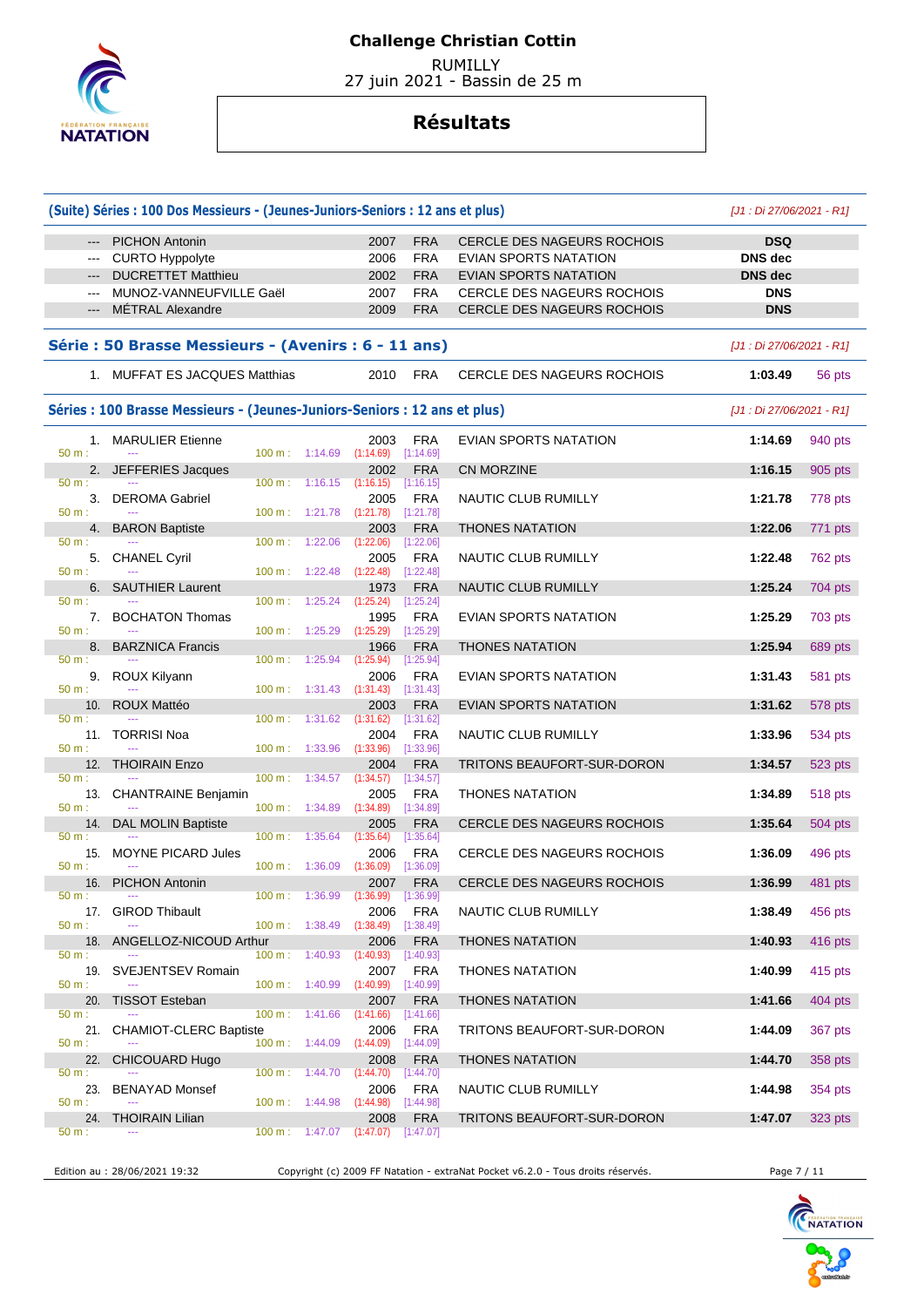

 RUMILLY 27 juin 2021 - Bassin de 25 m

#### **Résultats**

|                 | (Suite) Séries : 100 Brasse Messieurs - (Jeunes-Juniors-Seniors : 12 ans et plus) |                   |                           |                   |                         |                                   | [J1 : Di 27/06/2021 - R1] |                |
|-----------------|-----------------------------------------------------------------------------------|-------------------|---------------------------|-------------------|-------------------------|-----------------------------------|---------------------------|----------------|
| 50 m:           | 25. LEMAITRE Thomas<br>$\overline{a}$                                             |                   | 100 m: 1:47.52            | 2007<br>(1:47.52) | <b>FRA</b><br>[1:47.52] | <b>CERCLE DES NAGEURS ROCHOIS</b> | 1:47.52                   | 317 pts        |
| 26.<br>$50 m$ : | <b>JOSSELIN Victor</b>                                                            | $100 \text{ m}$ : | 1:48.30                   | 2008<br>(1:48.30) | <b>FRA</b><br>[1:48.30] | <b>CERCLE DES NAGEURS ROCHOIS</b> | 1:48.30                   | <b>306 pts</b> |
| 27.<br>$50 m$ : | <b>GIROUD Mathéo</b>                                                              | 100 m: 1:51.39    |                           | 2007<br>(1:51.39) | <b>FRA</b><br>[1:51.39] | NAUTIC CLUB RUMILLY               | 1:51.39                   | 265 pts        |
| 28.             | <b>LAVERRIERE Théo</b>                                                            |                   |                           | 2007              | <b>FRA</b>              | CERCLE DES NAGEURS ROCHOIS        | 1:53.52                   | 239 pts        |
| $50 m$ :        |                                                                                   | $100 \text{ m}$ : | 1:53.52                   | (1:53.52)         | [1:53.52]               |                                   |                           |                |
| 29.             | <b>ALOGAN Erol</b>                                                                |                   |                           | 2008              | <b>FRA</b>              | <b>THONES NATATION</b>            | 1:56.42                   | $205$ pts      |
| 50 m:<br>30.    | <b>MANGIN Léo</b>                                                                 | 100 m:            | 1:56.42                   | (1:56.42)<br>2008 | [1:56.42]<br><b>FRA</b> | <b>CERCLE DES NAGEURS ROCHOIS</b> | 1:56.60                   |                |
| 50 m:           |                                                                                   | 100 m:            | 1:56.60                   | (1:56.60)         | [1:56.60]               |                                   |                           | 203 pts        |
| 31.             | MANCEAU-BARON Bjorn                                                               |                   |                           | 2009              | <b>FRA</b>              | <b>THONES NATATION</b>            | 1:57.56                   | 193 pts        |
| $50 m$ :        |                                                                                   |                   | $100 \text{ m}$ : 1:57.56 | (1:57.56)         | [1:57.56]               |                                   |                           |                |
| 32.             | <b>MUSARD Hugo</b>                                                                |                   |                           | 2007              | <b>FRA</b>              | NAUTIC CLUB RUMILLY               | 1:58.80                   | 179 pts        |
| $50 m$ :        |                                                                                   | 100 m:            | 1:58.80                   | (1:58.80)         | [1:58.80]               |                                   |                           |                |
| 33.<br>50 m:    | <b>VIDAL Raphael</b>                                                              | 100 m:            | 2:04.87                   | 2008              | <b>FRA</b>              | <b>NAUTIC CLUB RUMILLY</b>        | 2:04.87                   | 121 pts        |
|                 | 34. LAFOND Mae                                                                    |                   |                           | (2:04.87)<br>2009 | [2:04.87]<br><b>FRA</b> | NAUTIC CLUB RUMILLY               | 2:09.66                   | 84 pts         |
| $50 m$ :        |                                                                                   | 100 m:            | 2:09.66                   | (2:09.66)         | [2:09.66]               |                                   |                           |                |
| 35.             | <b>LEVET Hyacinte</b>                                                             |                   |                           | 2009              | <b>FRA</b>              | CERCLE DES NAGEURS ROCHOIS        | 2:10.97                   | 74 pts         |
| $50 m$ :        |                                                                                   | 100 m:            | 2:10.97                   | (2:10.97)         | [2:10.97]               |                                   |                           |                |
| 36.             | <b>MAGNIN Léo</b>                                                                 |                   |                           | 2008              | <b>FRA</b>              | <b>NAUTIC CLUB RUMILLY</b>        | 2:16.04                   | 44 pts         |
| $50 m$ :        |                                                                                   | $100 \text{ m}$ : | 2:16.04                   | (2:16.04)         | [2:16.04]               |                                   |                           |                |
| 37.             | <b>NOLIN Charles</b>                                                              |                   |                           | 2008              | <b>FRA</b>              | <b>CERCLE DES NAGEURS ROCHOIS</b> | 2:24.81                   | 10 pts         |
| $50 m$ :        |                                                                                   | 100 m:            | 2:24.81                   | (2:24.81)         | [2:24.81]               |                                   | 2:28.56                   |                |
| 38.<br>$50 m$ : | <b>BRUGERE Florian</b>                                                            | $100 \text{ m}$ : | 2:28.56                   | 2008<br>(2:28.56) | <b>FRA</b><br>[2:28.56] | NAUTIC CLUB RUMILLY               |                           | 3 pts          |
| 39.             | <b>BENAYAD Nadyr</b>                                                              |                   |                           | 2008              | <b>FRA</b>              | <b>NAUTIC CLUB RUMILLY</b>        | 2:35.21                   | 1 pt           |
| $50 m$ :        |                                                                                   | $100 \text{ m}$ : | 2:35.21                   | (2:35.21)         | [2:35.21]               |                                   |                           |                |
| 40.             | <b>COUDURIER Nathan</b>                                                           |                   |                           | 2008              | <b>FRA</b>              | <b>CERCLE DES NAGEURS ROCHOIS</b> | 2:38.37                   | 1 pt           |
| $50 m$ :        |                                                                                   | 100 m:            | 2:38.37                   | (2:38.37)         | [2:38.37]               |                                   |                           |                |
|                 | <b>BICHET Tristan</b>                                                             |                   |                           | 2009              | <b>FRA</b>              | <b>NAUTIC CLUB RUMILLY</b>        | <b>DSQ</b>                |                |
|                 | <b>CURTO Hyppolyte</b>                                                            |                   |                           | 2006              | <b>FRA</b>              | <b>EVIAN SPORTS NATATION</b>      | <b>DNS</b> dec            |                |
|                 | <b>DUCRETTET Matthieu</b>                                                         |                   |                           | 2002              | <b>FRA</b>              | <b>EVIAN SPORTS NATATION</b>      | <b>DNS</b> dec            |                |
|                 | <b>ELDER Maxwell</b>                                                              |                   |                           | 2009              | <b>GBR</b>              | <b>ARAVIS NATATION</b>            | <b>DNS</b>                |                |
|                 | <b>GAIDIOZ Kevin</b>                                                              |                   |                           | 1987              | <b>FRA</b>              | <b>THONES NATATION</b>            | <b>DNS</b> dec            |                |
|                 | MÉTRAL Alexandre                                                                  |                   |                           | 2009              | <b>FRA</b>              | <b>CERCLE DES NAGEURS ROCHOIS</b> | <b>DNS</b>                |                |
|                 |                                                                                   |                   |                           |                   |                         |                                   |                           |                |

#### Séries : 10x50 Nage Libre Mixtes - (Jeunes-Juniors-Seniors : 12 ans et plus) *[J1 : Di 27/06/2021 - R1]*

| 1. | <b>TORRISI Noa</b>    | 32.58 | 2004 | <b>FRA</b> | NAUTIC CLUB RUMILLY | 5:25.69 | 848 pts |
|----|-----------------------|-------|------|------------|---------------------|---------|---------|
|    | QUEVA Violette        | 35.55 | 2007 | <b>FRA</b> |                     |         |         |
|    | <b>GIROD Thibault</b> | 32.81 | 2006 | <b>FRA</b> |                     |         |         |
|    | LAMBERT DELRIEU Anaïs | 33.56 | 2006 | <b>FRA</b> |                     |         |         |
|    | ROLLAND Ophélie       | 36.29 | 2003 | <b>FRA</b> |                     |         |         |
|    | <b>CHANEL Cyril</b>   | 29.41 | 2005 | <b>FRA</b> |                     |         |         |
|    | <b>METRAL Lou</b>     | 33.63 | 2006 | <b>FRA</b> |                     |         |         |
|    | CORDEAU Lana          | 34.65 | 2004 | <b>FRA</b> |                     |         |         |
|    | <b>DEROMA Gabriel</b> | 28.59 | 2005 | <b>FRA</b> |                     |         |         |
|    | <b>METRAL Robin</b>   | 28.62 | 2003 | <b>FRA</b> |                     |         |         |

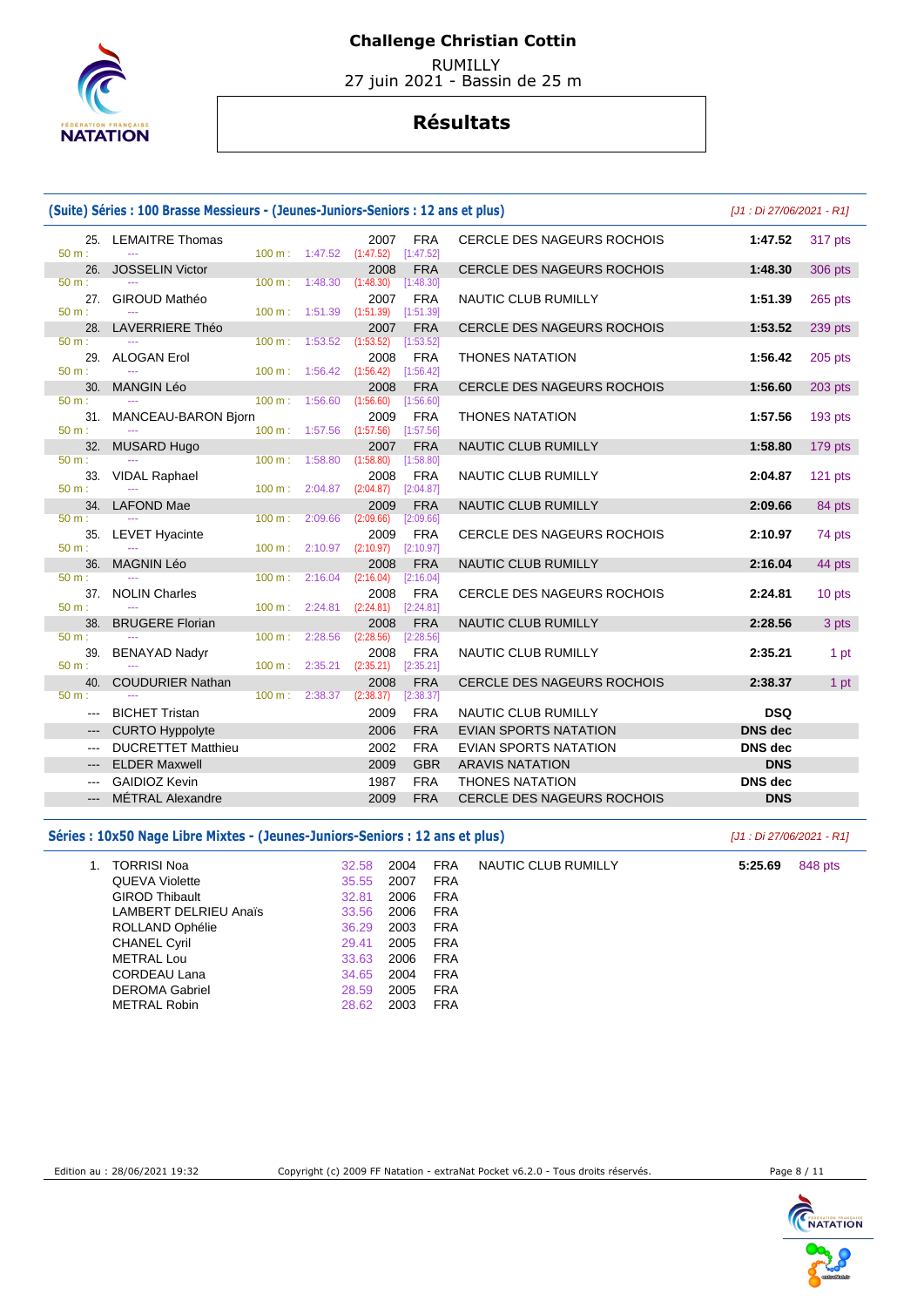

 RUMILLY 27 juin 2021 - Bassin de 25 m

|    | (Suite) Séries : 10x50 Nage Libre Mixtes - (Jeunes-Juniors-Seniors : 12 ans et plus)                                                                                                                                                                                       |                                                                                        |                                                                                                                                                                                                                          |                                   | $[J1:Di 27/06/2021 - R1]$ |         |
|----|----------------------------------------------------------------------------------------------------------------------------------------------------------------------------------------------------------------------------------------------------------------------------|----------------------------------------------------------------------------------------|--------------------------------------------------------------------------------------------------------------------------------------------------------------------------------------------------------------------------|-----------------------------------|---------------------------|---------|
|    | 2. GRILLET PAYSAN Titouan<br><b>OHL Marine</b><br><b>ROUX Mattéo</b><br><b>COTTET DUMOULIN Meline</b><br>ROUX Kilyann<br><b>GAUTHIER Marion</b><br><b>MILLET Solène</b><br><b>MARULIER Etienne</b><br><b>MENU Lilou</b><br><b>BOCHATON Thomas</b>                          | 43.21<br>37.63<br>29.50<br>35.84<br>29.24<br>35.23<br>32.72<br>27.29<br>32.05<br>29.41 | 2009<br><b>FRA</b><br><b>FRA</b><br>2006<br><b>FRA</b><br>2003<br>2004<br><b>FRA</b><br>2006<br><b>FRA</b><br><b>FRA</b><br>2003<br><b>FRA</b><br>2003<br>2003<br><b>FRA</b><br><b>FRA</b><br>2004<br><b>FRA</b><br>1995 | <b>EVIAN SPORTS NATATION</b>      | 5:32.12                   | 816 pts |
| 3. | POISSON Soline<br>MÉTRAL Joseph<br><b>ESPANA JIMENEZ Vincent</b><br><b>HOUËL Adèle</b><br>DAL MOLIN Baptiste<br><b>DUMAS Camille</b><br><b>MOYNE PICARD Jules</b><br><b>FRANCIS Léane</b><br><b>PICHON Clovis</b><br><b>FOUSSADIER Oriane</b>                              | 32.53<br>35.45<br>31.86<br>37.80<br>32.95<br>35.55<br>31.10<br>33.86<br>32.61<br>31.36 | <b>FRA</b><br>1998<br>1978<br><b>FRA</b><br><b>FRA</b><br>2005<br>2007<br><b>FRA</b><br><b>FRA</b><br>2005<br><b>FRA</b><br>2007<br>2006<br><b>FRA</b><br><b>FRA</b><br>2006<br><b>FRA</b><br>1976<br><b>FRA</b><br>2001 | <b>CERCLE DES NAGEURS ROCHOIS</b> | 5:35.07                   | 801 pts |
| 4. | <b>CHANTRAINE Benjamin</b><br>ANGELLOZ-NICOUD Mathilde<br>CHICOUARD Hugo<br><b>BONNIER Amélie</b><br><b>TISSOT Esteban</b><br><b>GIBELLO-MILEN Camille</b><br><b>BARON Baptiste</b><br><b>MERMILLOD-BLONDIN Evie</b><br>ANGELLOZ-NICOUD Arthur<br><b>CHAFFARD Clémence</b> | 32.70<br>37.30<br>35.52<br>46.09<br>38.19<br>46.34<br>28.66<br>37.22<br>39.09<br>36.35 | <b>FRA</b><br>2005<br><b>FRA</b><br>2003<br>2008<br><b>FRA</b><br>2007<br><b>FRA</b><br><b>FRA</b><br>2007<br>2008<br><b>FRA</b><br><b>FRA</b><br>2003<br><b>FRA</b><br>2007<br>2006<br><b>FRA</b><br>2007<br><b>FRA</b> | <b>THONES NATATION</b>            | 6:17.46                   | 606 pts |
| 5. | <b>CHAMIOT-CLERC Baptiste</b><br><b>GUIGUES Clea</b><br><b>REFFET Fantine</b><br>RIGOLIO Chiara<br><b>CHAMIOT-CLERC Coline</b><br><b>THOIRAIN Lilian</b><br><b>NECIOLLI Alicia</b><br><b>MURAT Justine</b><br><b>MOLLIERE Leane</b><br><b>THOIRAIN Enzo</b>                | 34.21<br>46.64<br>33.50<br>47.31<br>36.09<br>40.79<br>44.72<br>33.81<br>40.83<br>30.76 | <b>FRA</b><br>2006<br><b>FRA</b><br>2008<br>2005<br><b>FRA</b><br>2008<br><b>FRA</b><br><b>FRA</b><br>2003<br>2008<br><b>FRA</b><br><b>FRA</b><br>2009<br><b>FRA</b><br>2008<br>2010<br><b>FRA</b><br>2004<br><b>FRA</b> | TRITONS BEAUFORT-SUR-DORON        | 6:28.66                   | 559 pts |
| 6. | <b>PICHON Antonin</b><br><b>PICHON Julie</b><br><b>GRENIER Maddy</b><br><b>LEMAITRE Thomas</b><br><b>ALPHONSE Yoline</b><br><b>FRANCIS Titouan</b><br><b>LAVERRIERE Théo</b><br><b>JOSSELIN Victor</b><br><b>BELLATON Inès</b><br><b>CUISSARD Eloïse</b>                   | 33.55<br>48.47<br>48.15<br>37.60<br>42.06<br>44.97<br>39.37<br>45.63<br>45.62<br>47.16 | <b>FRA</b><br>2007<br>2010<br><b>FRA</b><br>2010<br><b>FRA</b><br>2007<br><b>FRA</b><br>2008<br><b>FRA</b><br><b>FRA</b><br>2009<br>2007<br><b>FRA</b><br>2008<br><b>FRA</b><br><b>FRA</b><br>2009<br>2009<br><b>FRA</b> | <b>CERCLE DES NAGEURS ROCHOIS</b> | 7:12.58                   | 392 pts |

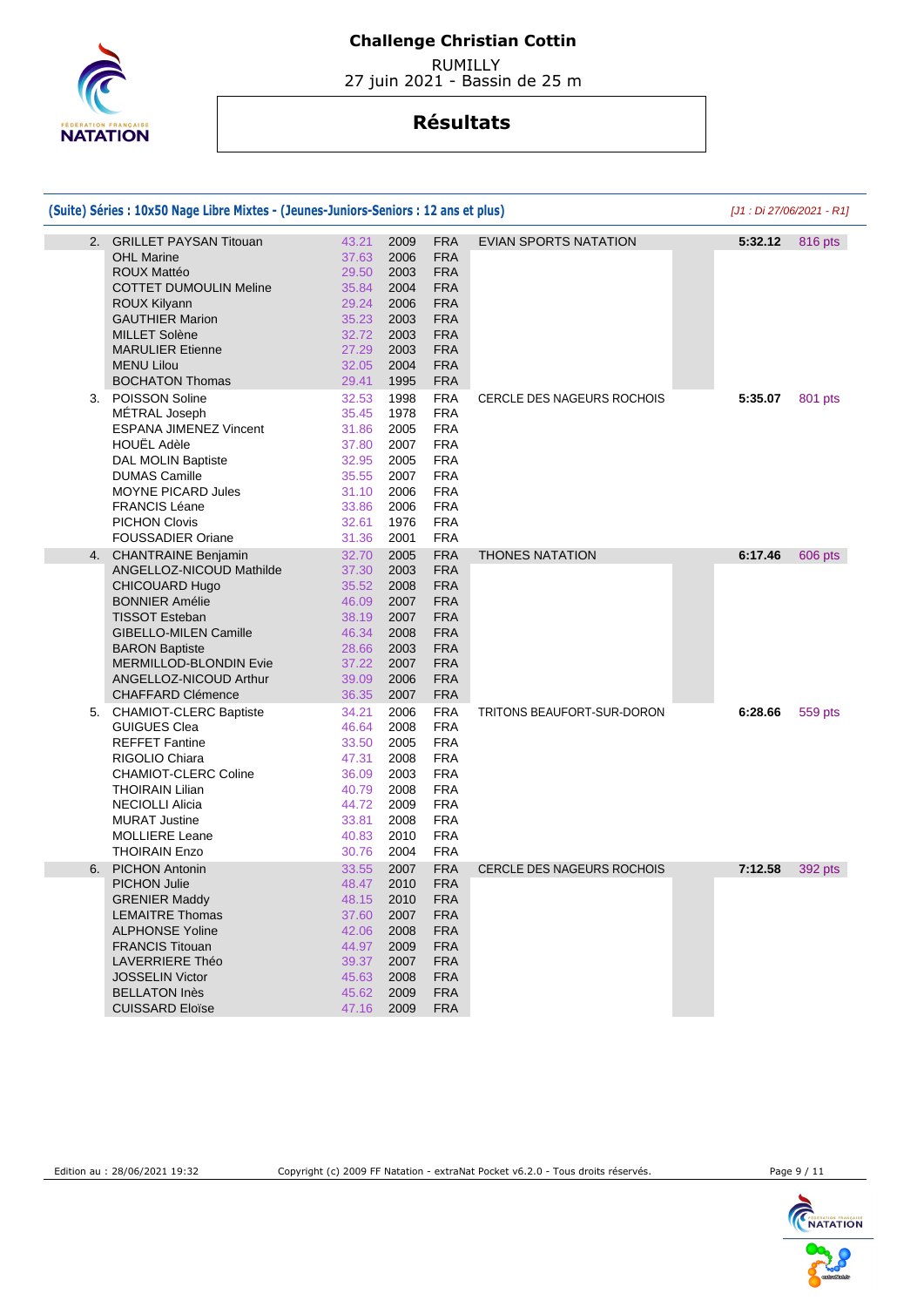

 RUMILLY 27 juin 2021 - Bassin de 25 m

## **Résultats**

|    | (Suite) Séries : 10x50 Nage Libre Mixtes - (Jeunes-Juniors-Seniors : 12 ans et plus) |                |              |                          |                                   | [J1 : Di 27/06/2021 - R1] |         |
|----|--------------------------------------------------------------------------------------|----------------|--------------|--------------------------|-----------------------------------|---------------------------|---------|
|    | 7. GIROD Justine                                                                     | 40.56          | 2009         | <b>FRA</b>               | <b>NAUTIC CLUB RUMILLY</b>        | 7:31.25                   | 331 pts |
|    | <b>MAGNIN Léo</b>                                                                    | 53.48          | 2008         | <b>FRA</b>               |                                   |                           |         |
|    | <b>JUGET Clémence</b>                                                                | 40.60          | 2009         | <b>FRA</b>               |                                   |                           |         |
|    | <b>BENAYAD Nadyr</b>                                                                 | 42.80          | 2008         | <b>FRA</b>               |                                   |                           |         |
|    | LAMBERT DELRIEU Maëva                                                                | 49.06          | 2009         | <b>FRA</b>               |                                   |                           |         |
|    | <b>VIDAL Raphael</b>                                                                 | 43.96          | 2008         | <b>FRA</b>               |                                   |                           |         |
|    | <b>RUBIN Lou</b>                                                                     | 45.74          | 2008         | <b>FRA</b>               |                                   |                           |         |
|    | MUSARD Hugo                                                                          | 42.14          | 2007         | <b>FRA</b>               |                                   |                           |         |
|    | QUEVA Céleste                                                                        | 49.55          | 2009         | <b>FRA</b>               |                                   |                           |         |
|    | GIROUD Mathéo                                                                        | 43.36          | 2007         | <b>FRA</b>               |                                   |                           |         |
|    | Séries : 10x50 Nage Libre Mixtes - (Seniors : 19 ans et plus)                        |                |              |                          |                                   | [J1 : Di 27/06/2021 - R1] |         |
|    | 1. GRILLET PAYSAN Titouan                                                            | 43.21          | 2009         | <b>FRA</b>               | EVIAN SPORTS NATATION             | 5:32.12                   | 816 pts |
|    | <b>OHL Marine</b>                                                                    | 37.63          | 2006         | <b>FRA</b>               |                                   |                           |         |
|    | <b>ROUX Mattéo</b>                                                                   | 29.50          | 2003         | <b>FRA</b>               |                                   |                           |         |
|    | <b>COTTET DUMOULIN Meline</b>                                                        | 35.84          | 2004         | <b>FRA</b>               |                                   |                           |         |
|    | ROUX Kilyann                                                                         | 29.24          | 2006         | <b>FRA</b>               |                                   |                           |         |
|    | <b>GAUTHIER Marion</b>                                                               | 35.23          | 2003         | <b>FRA</b>               |                                   |                           |         |
|    | <b>MILLET Solène</b>                                                                 | 32.72          | 2003         | <b>FRA</b>               |                                   |                           |         |
|    | <b>MARULIER Etienne</b>                                                              | 27.29          | 2003         | <b>FRA</b>               |                                   |                           |         |
|    | <b>MENU Lilou</b>                                                                    | 32.05          | 2004         | <b>FRA</b>               |                                   |                           |         |
|    | <b>BOCHATON Thomas</b>                                                               | 29.41          | 1995         | <b>FRA</b>               |                                   |                           |         |
| 2. | POISSON Soline                                                                       | 32.53          | 1998         | <b>FRA</b>               | <b>CERCLE DES NAGEURS ROCHOIS</b> | 5:35.07                   | 801 pts |
|    | MÉTRAL Joseph                                                                        | 35.45          | 1978         | <b>FRA</b>               |                                   |                           |         |
|    | <b>ESPANA JIMENEZ Vincent</b>                                                        | 31.86          | 2005         | <b>FRA</b>               |                                   |                           |         |
|    | <b>HOUËL Adèle</b>                                                                   | 37.80          | 2007         | <b>FRA</b>               |                                   |                           |         |
|    |                                                                                      |                |              | <b>FRA</b>               |                                   |                           |         |
|    | <b>DAL MOLIN Baptiste</b>                                                            | 32.95          | 2005         |                          |                                   |                           |         |
|    | <b>DUMAS Camille</b>                                                                 | 35.55          | 2007         | <b>FRA</b>               |                                   |                           |         |
|    | <b>MOYNE PICARD Jules</b>                                                            | 31.10          | 2006         | <b>FRA</b>               |                                   |                           |         |
|    | <b>FRANCIS Léane</b>                                                                 | 33.86          | 2006         | <b>FRA</b>               |                                   |                           |         |
|    | <b>PICHON Clovis</b>                                                                 | 32.61          | 1976         | <b>FRA</b>               |                                   |                           |         |
|    | <b>FOUSSADIER Oriane</b>                                                             | 31.36          | 2001         | <b>FRA</b>               |                                   |                           |         |
|    | Séries : 10x50 Nage Libre Mixtes - (Juniors : 15 - 18 ans)                           |                |              |                          |                                   | $[J1:Di 27/06/2021 - R1]$ |         |
|    | 1. TORRISI Noa                                                                       | 32.58          | 2004         | <b>FRA</b>               | NAUTIC CLUB RUMILLY               | 5:25.69                   | 848 pts |
|    | <b>QUEVA Violette</b>                                                                | 35.55          | 2007         | <b>FRA</b>               |                                   |                           |         |
|    | <b>GIROD Thibault</b>                                                                | 32.81          | 2006         | <b>FRA</b>               |                                   |                           |         |
|    | <b>LAMBERT DELRIEU Anaïs</b>                                                         | 33.56          | 2006         | <b>FRA</b>               |                                   |                           |         |
|    | ROLLAND Ophélie                                                                      | 36.29          | 2003         | <b>FRA</b>               |                                   |                           |         |
|    | <b>CHANEL Cyril</b>                                                                  | 29.41          | 2005         | <b>FRA</b>               |                                   |                           |         |
|    | <b>METRAL Lou</b>                                                                    | 33.63          | 2006         | <b>FRA</b>               |                                   |                           |         |
|    | <b>CORDEAU Lana</b>                                                                  | 34.65          | 2004         | <b>FRA</b>               |                                   |                           |         |
|    | <b>DEROMA Gabriel</b>                                                                | 28.59          | 2005         | <b>FRA</b>               |                                   |                           |         |
|    | <b>METRAL Robin</b>                                                                  | 28.62          | 2003         | <b>FRA</b>               |                                   |                           |         |
|    | 2. CHANTRAINE Benjamin                                                               | 32.70          | 2005         | <b>FRA</b>               | <b>THONES NATATION</b>            | 6:17.46                   | 606 pts |
|    | ANGELLOZ-NICOUD Mathilde                                                             | 37.30          | 2003         | <b>FRA</b>               |                                   |                           |         |
|    | CHICOUARD Hugo                                                                       | 35.52          | 2008         | <b>FRA</b>               |                                   |                           |         |
|    | <b>BONNIER Amélie</b>                                                                | 46.09          | 2007         | <b>FRA</b>               |                                   |                           |         |
|    | <b>TISSOT Esteban</b>                                                                | 38.19          | 2007         | <b>FRA</b>               |                                   |                           |         |
|    | <b>GIBELLO-MILEN Camille</b>                                                         |                |              |                          |                                   |                           |         |
|    |                                                                                      | 46.34          | 2008         | <b>FRA</b>               |                                   |                           |         |
|    | <b>BARON Baptiste</b>                                                                | 28.66          | 2003<br>2007 | <b>FRA</b>               |                                   |                           |         |
|    |                                                                                      |                |              | <b>FRA</b>               |                                   |                           |         |
|    | MERMILLOD-BLONDIN Evie                                                               | 37.22          |              |                          |                                   |                           |         |
|    | ANGELLOZ-NICOUD Arthur<br><b>CHAFFARD Clémence</b>                                   | 39.09<br>36.35 | 2006<br>2007 | <b>FRA</b><br><b>FRA</b> |                                   |                           |         |

Edition au : 28/06/2021 19:32 Copyright (c) 2009 FF Natation - extraNat Pocket v6.2.0 - Tous droits réservés. Page 10 / 11